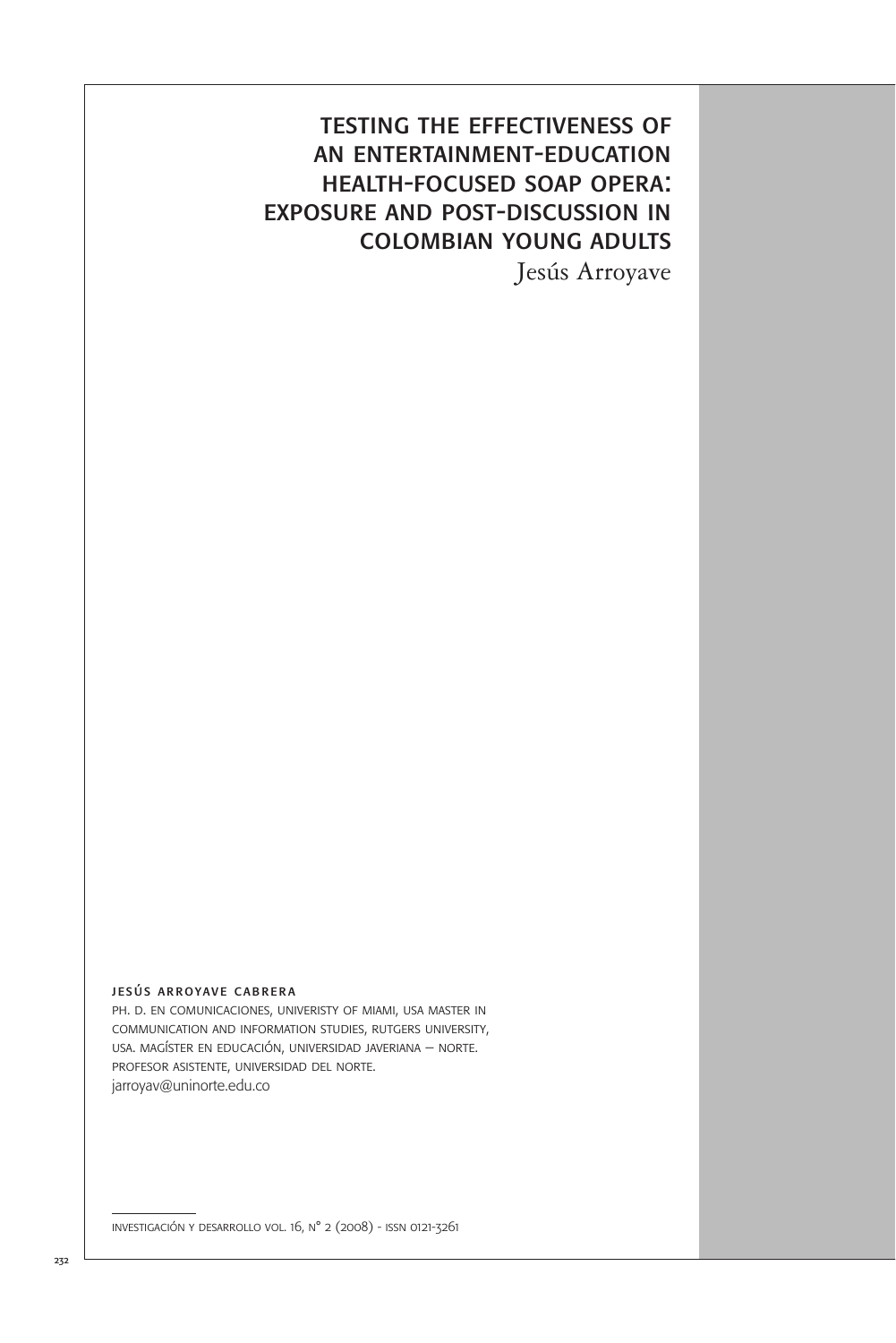## **ARSTRACT**

Entertainment-Education interventions were evaluated using quantitative and qualitative methodologies to assess what specific variables may make communication strategy more effective. Variables including length of the Entertainment-Education serial drama and the post-viewing discussion sessions in their relation to cognitive, attitudinal and behavioral intentional outcomes were examined using experimental design and focus group discussions. It was concluded that the length of the Education-Entertainment serial drama did not produce significant change in the overall efficacy of the intervention. Overall the goal of this paper is to extend the research on a promising form of health intervention that has the potential to make the difference in our society.

key words: Entertainment-Education, health focus soap opera, telenovela, communications strategy.

#### resumen

El proyecto de investigación evaluó vía estudio experimental y grupos focales de discusión diferentes intervenciones en Educación-Entretenimiento (Edu-Entretenimiento) para establecer qué variables específicas eran más efectivas en mejorar la estrategia de comunicación. En particular se exploró la variable extensión de la serie o telenovela utilizada y la incorporación de grupos de post-discusión después de la telenovela y su relación con las dimensiones cognitivas, actitudinal y de intención de comportamiento. El estudio halló soporte para la segunda aserción: cuando se incorporaron sesiones de post-discusión a la serie de Edu-Entretenimiento se encontraron cambios significativos a nivel cognitivo, actitudinal y de intención de comportamiento. El objetivo de este artículo es extender la investigación sobre esta prometedora forma de intervención en salud que puede tener un impacto positivo en nuestra sociedad.

palabras clave: Educación - Entretenimiento, intervención en salud, telenovela, comunicación estratégica.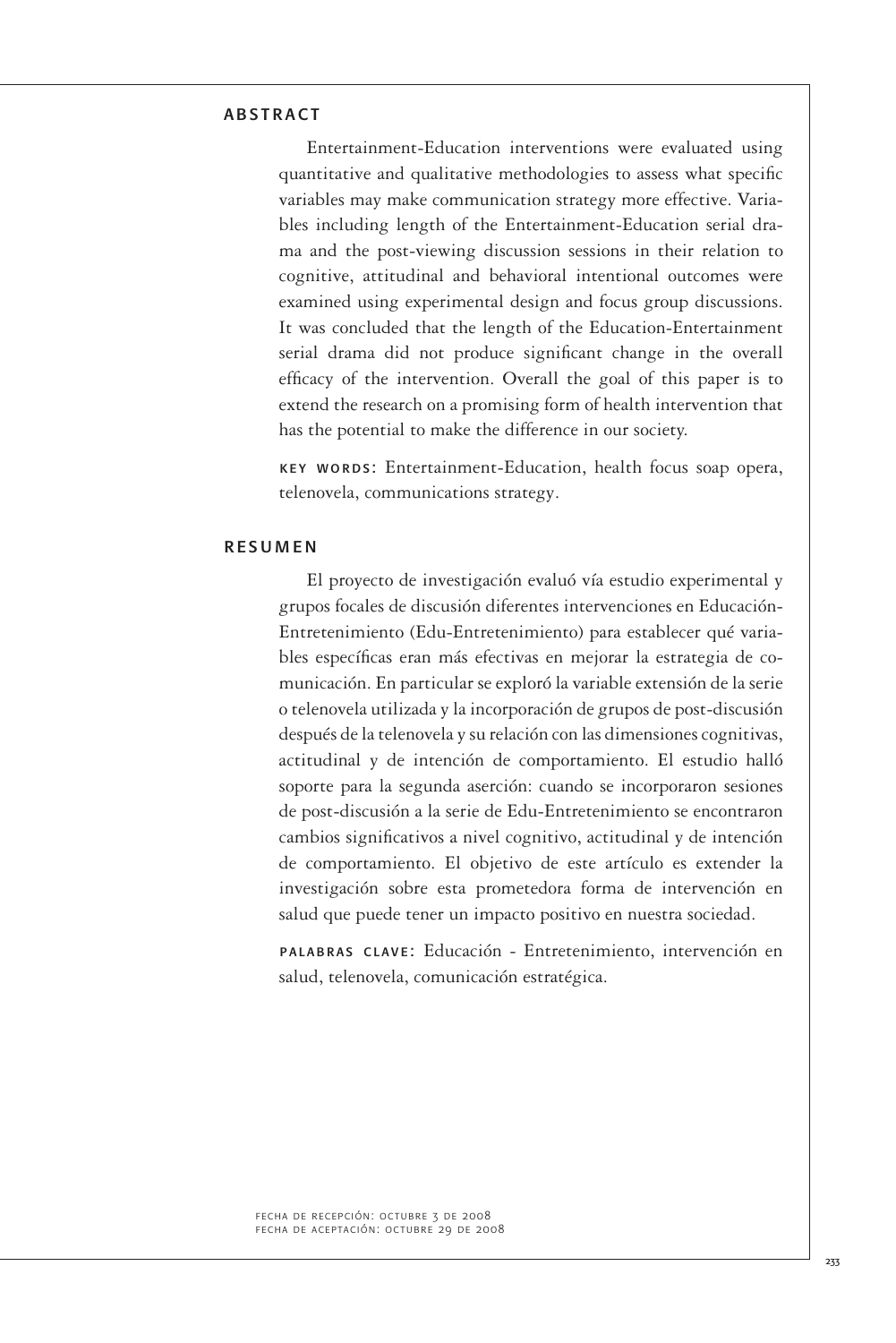In recent years, mass media have become world wide popular<br>sources of entertainment as well as health information, due in part  $\perp$  sources of entertainment as well as health information, due in part to advances in technology and media penetration. Various studies have shown that people are exposed more often to health information through the mass media than they are to other traditional sources of information, such as physicians or health facilities (Signorielli, 1990, 1993; Wahl, 1995), However, health information provided by the media is not always accurate or educational. Research on health related-issues in the media has found that information is not only deceiving (Frost, Frank, & Maiback, 1997; Heeter, Perlstadt & Greeberg, 1984), inaccurate (Signorielli, 1993), and outdated (Turow & Coe, 1985) but it can also lead audiences to create false perceptions about different health-related topics (Rothblum, 1999; Vargas & DePyssler, 1999).

Among the public health-related topics that are inaccurately portrayed in the media, sexually activity has not only consistently increased in the mainstream media in the last three decades (Greenberg, Fernandez-Collado, Graef, Korzenny & Atkin, 1979; Kunkel *et al*., 1999; Kunkel, Eyal, Finnerty, Biely, & Donnerstein, 2005), but it has also been misrepresented (Brown, 2002; Greenberg *et al.,* 1987; Keller & Brown, 2002; Kunkel, Cope-Farrar, Biely, Farinola, & Donnerstein, 2001; Larson, 1991). A content analysis conducted among American mainstream media found that the percentage of shows containing sexual intercourse had increased significantly in recent years: "Today 14% or one in seven shows have at least one scene in which intercourse is depicted or strongly implied, up from 10% two years ago and 7% four years ago" (Kunkel *et al.,* 2005)

Young people as media consumers learn a great deal about health issues from the media. The average American adolescent will view nearly 14,000 sexual references per year; yet only 165 of these references deal with birth control, self-control, abstinence or the risk of pregnancy or Sexually Transmitted Diseases (STDs) (Strasburger & Donnerstein, 1999). Ward (1995) argues that media messages suggest that sex is consequence-free, rarely planned, and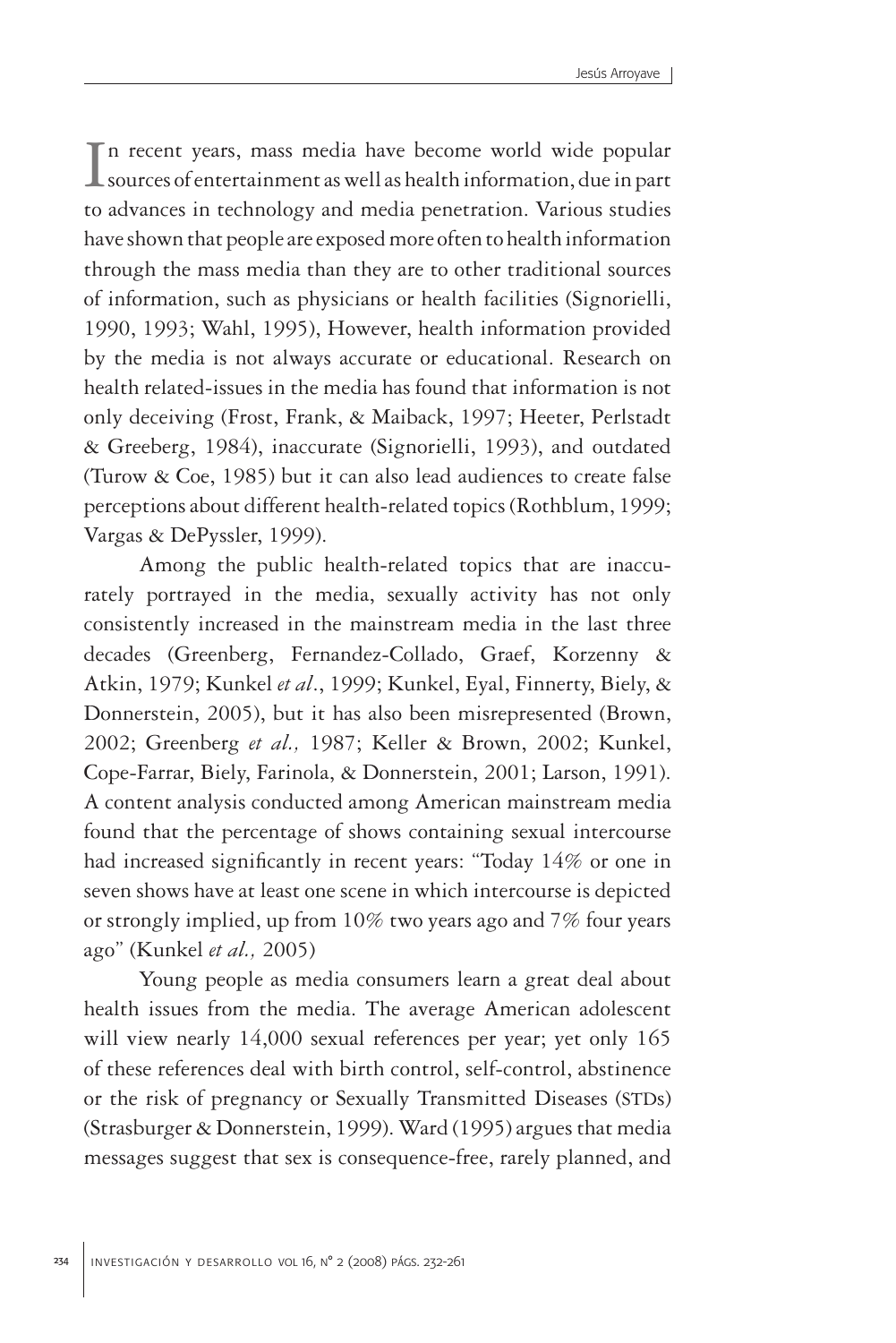more a matter of lust than love. In a recent study, Kunkel et al., (2005) found that teens are more likely to watch sex on television than any other population of television viewers. Furthermore, Yankelovich Partners (1993) reported that adolescents rank the mass media third, behind friends and parents, as the source from which they learn about sex. This is particularly worrisome in regard to health education, as the media send mixed messages to youth that are more likely to compound risky sexual behavior rather than to teach safe sex practices.

Although mass media potentially could be a tool to educate young people about sexuality and safe sex because it can deliver health-related messages using language with which teens are familiar (Brown, 2002), they are not always used. Most analysts concur that the main goals of the mass media are to inform, educate, and entertain. However, due to its commercial nature, mass media tend to emphasize entertainment, often to the detriment of quality information and education. And although unsafe sex, unplanned pregnancy, and HIV/AIDS and STDs remain serious public health problems among youth worldwide, mainstream media are not fulfilling their role to educate and help to ameliorate this problem. As Signorelli (1993) cautioned,

Prime-time television, however, has not helped our young people by providing the information in terms of imaginary and characterization (role models) they need to develop the attitudes that will help them to protect themselves against unwanted pregnancy and/or sexually transmitted diseases (p. 54).

There are abundant empirical studies that suggest mass media could be used to influence audiences positively (Abdulla, 2004; Brown & Singhal, 1999; Kincaid, Yun, Piotrow, & Yaser, 1993; Storey, Boulay, Karki, Heckert & Karmacharya, 1999; Valente, Kim, Lettenmaier, Glass & Dibba, 1994; Vaughan & Rogers, 2000, Yaser, 2004). While television producers, film directors, and commercial networks rely heavily on *entertainment-*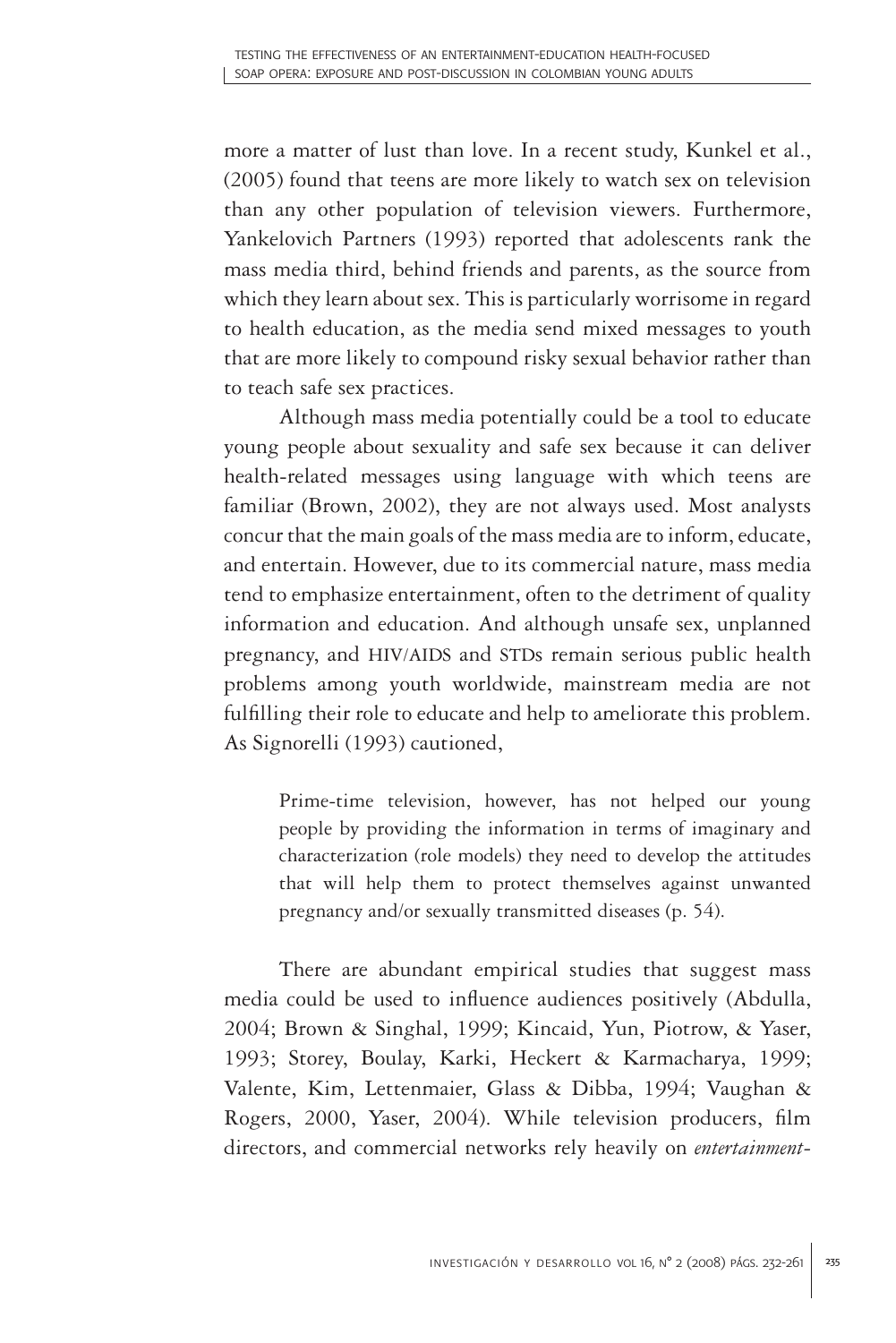*degradation*, which is the tendency to use crime, sex, and antisocial behaviors to increase audience ratings and generate greater profit, it is possible to include educational topics in entertainment programming without sacrificing commercial interest. In fact, evidence suggests that entertainment programs have been used successfully to promote family planning and sexual responsibility among young adults (Bankole, 1999; Coleman & Meyer, 1990; Rimon, 1990; Rogers *et al.,* 1999; Vaughan & Rogers, 2000).

Education-Entertainment (E-E), the process of purposely designing and implementing a media message both to entertain and educate in order to increase the audience's knowledge about an issue, to create a favorable attitude, and to change overt behavior (Singhal & Rogers 1999, p.9), has become an important communication strategy that could be used to address a variety of social and health issues. Currently, more than 50 countries around the world, including the United States, are using Education-Entertainment as a communication strategy to achieve various health or prosocial goals (Coleman & Mayer, 1990; Singhal & Rogers, 2002).

Although there is abundant research that suggests E-E could be an effective tool for promoting different social and health goals in different social contexts, there is still the need for more research that could help improve the quality of E-E interventions (Murphy & Cody, 2003; Rodriguez, 2005; Salmon, 2001; Singhal *et al.,* 2004). Two recent panels of experts sponsored by the Centers for Disease Control and Prevention (CDC) (Murphy & Cody 2003; Salmon, 2001), extensive scholarly publications (Greenberg, Salmon, Patel, Beck & Cole, 2004; Sherry, 1997; Slater & Rouner, 2002), government officials, health institutions, NGOs working on development (Kennedy, O'Leary, Beck, Pollard & Simpson, 2004; Piotrow *et al.,*1997), and practitioners all have remarked on the importance of refining the research around this communication strategy in order to improve its efficacy.

The goal of this paper is to investigate what specific variables may be more effective in an E-E health-focus intervention. This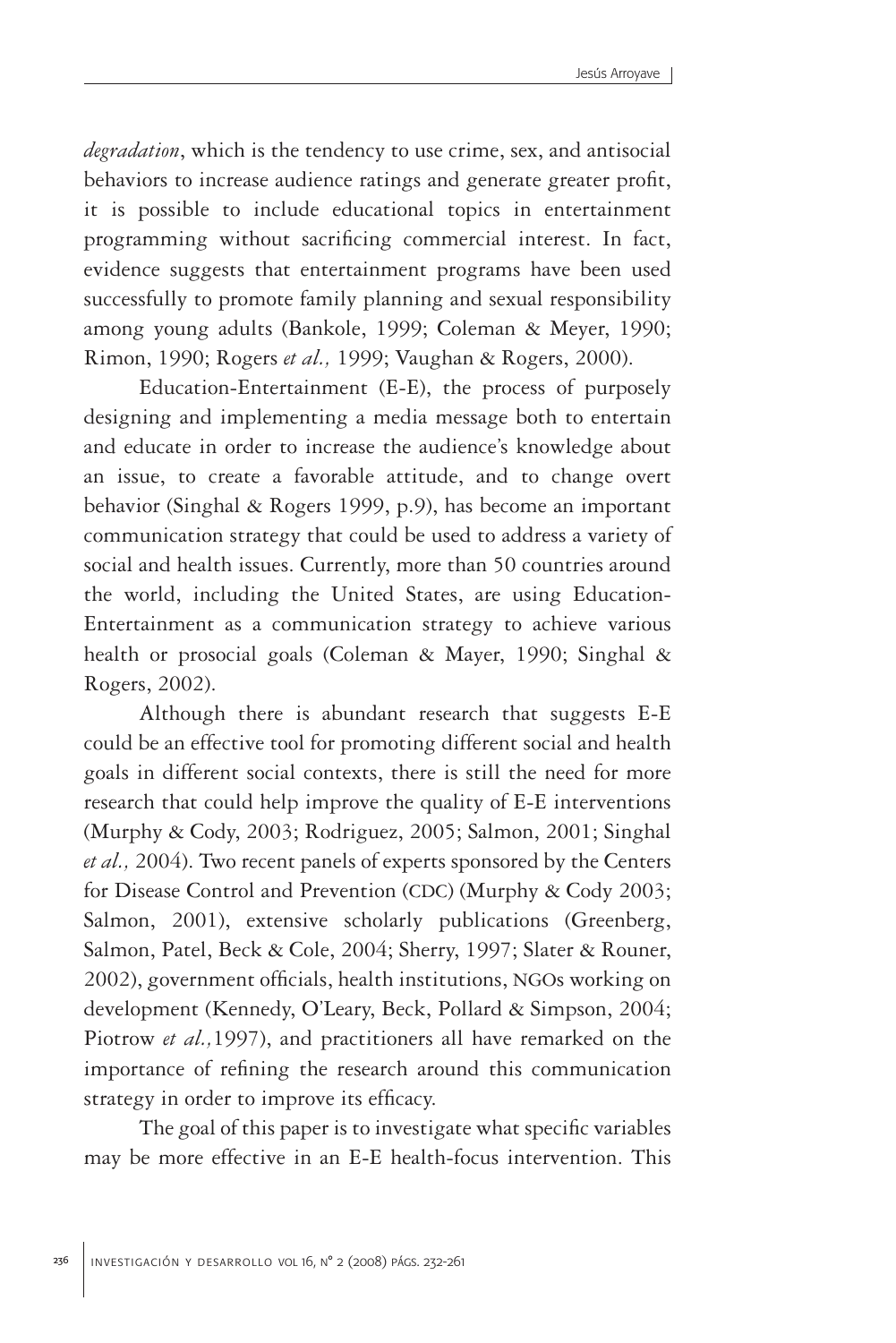study investigates and documents how the length in terms of hours of a health-focused soap opera and the incorporation of a post-viewing discussion section might affect knowledge, attitudes, and behaviors among young adults in an E-E intervention that promotes sexual responsibility. The intervention is based on *Andrea: Time for Love,* an Entertainment-Education *telenovela* or television miniseries that was produced by John Hopkins University Center for Communication Program (JHU/CCP), in association with Iguana Production, a Peruvian television producer, the Ministry of Health of Peru, and the United States Aid International Development Agency (USAID). The entertainment-education *Andrea: Time for Love* focused on the prevention of teen pregnancy and modeling assertiveness for girls who encounter pressure from their partners to initiate sex. This research project addresses specific issues that have been highlighted as high-priority topics in the E-E research agenda advanced by an expert panel and leading researchers in this field (Salmon, 2001; Singhal & Rogers, 2002).

Entertainment-Education as communication strategy

The first mass media radio drama program that conveyed educational messages began in the mid 1940s. *The Lawson* in Australia and *The Archers* in England are considered the first radio serials that combined entertainment with education to promote agricultural innovations. Then in the 1960s in Mexico, Miguel Sabido started the first formal conceptualization of the Entertainment-Education strategy. Since then, the numbers of interventions and the scholarly and practical interest in E-E have grown tremendously. Today E-E is recognized as an important communication strategy that was initially assembled in a Latin America country, but is applied all over the world.

Education –Entertainment– is not a theory but a strategy to maximize the reach and effectiveness of health and prosocial messages through the combination of entertainment and education (Waisbord, 2001; Singhal and Rogers 1999). Although radio and television have been used in different ways as vehicles to carry educative messages, the E-E strategy differs from such an approach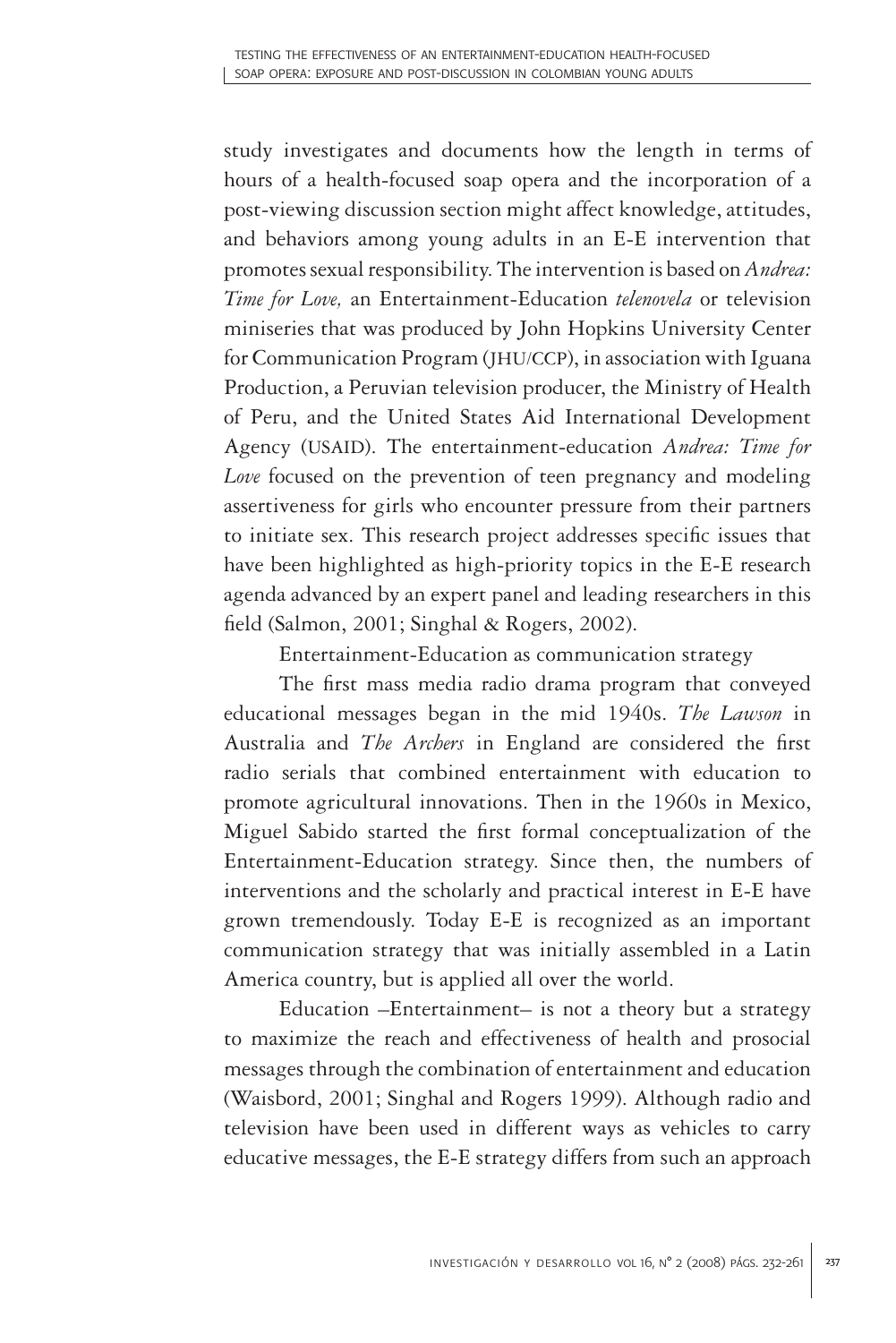in the sense that it appeals to the different entertainment forms such as narrative, music, humor, and performance to include educational messages. As Kincaid et al., (1992) clarifies, E-E strategy, "maximizes the exposure, liking, and recall of messages in a way that cannot be achieved by a straightforward didactic approach" (p. 5).

Entertainment-Education (E-E) was first applied in developing countries in radio and television soap operas dealing with health-related issues, where donors' support was often provided, and where societies were not media saturated (Singhal & Rogers, 1999, p. 8). However, today E-E strategies have been used successfully all over the world (Kincaid, Rimon, Piotrow & Coleman, 1992; Piotrow, 1994; Brown & Singhal, 1999; Valente *et al.,* 1994). International organizations such as The Center for Communication Program at John Hopkins University (CCP/JHU), UNICEF, the BBC World Service, the Population Service International (PSI), and the Centers for Disease Control and Prevention (CDC) use this strategy as a part of their projects and interventions. CCP/ JHU alone has conducted more than 125 E-E programs for public health interventions between 1986 and 2002 in over 40 countries (Piotrow & Fossard, 2004).

This research project has as its main theoretical tenet Bandura's social cognitive theory. As a matter of fact, the serial drama or *telenovela* that was used in the intervention (*Andrea: Time for Love*) was written and produced based on social cognitive theory (JHU/CCP). The *telenovela* or miniseries used the theoretical elements of an Entertainment-Education soap opera, and, in particular, social cognitive theory (Bandura, 1997, 2004) to promote educational themes such as safer sex, delay of sexual intercourse, increase knowledge about fertility, and gender equality. In particular, the soap opera emphasizes social modeling through the main characters within the context of drama and entertaining plots and subplots.

John Hopkins University Center for Communication Program (JHU/CCP) and Iguana Production originally produced a five-episode *telenovela* or television miniseries. A condensed one-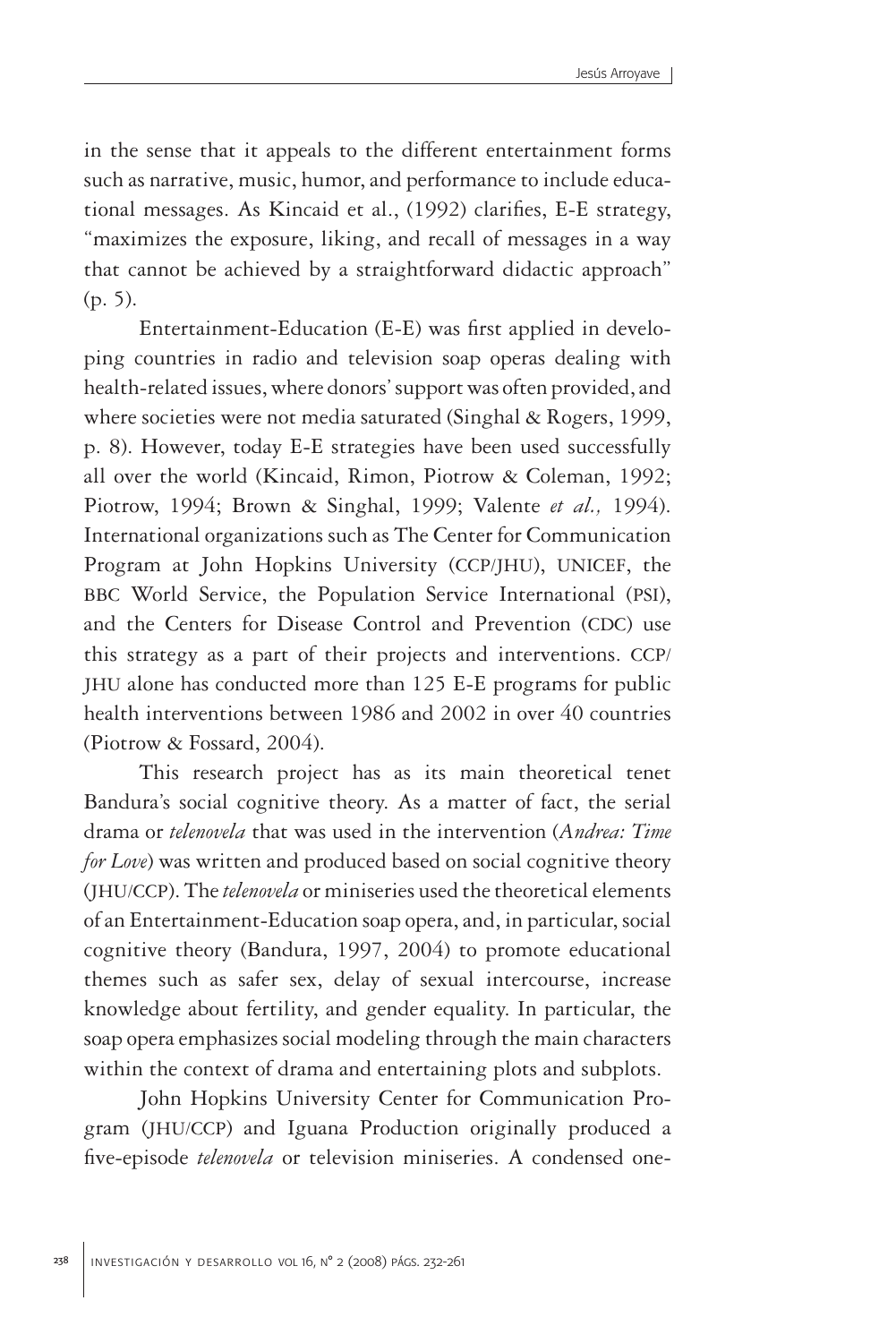hour version of the television series that focus on the main points of the story also was produced. Both the five-hour and the onehour versions are used to promote educational themes through an entertainment series. Although both develop the same plot, the length of the series is the main difference.

This research project uses both versions of the entertainment miniseries *Andrea: Time for Love* to determine if the length of the E-E health focus soap opera may play a role in the overall efficacy of an E-E intervention. Similarly, this research project incorporates a post-viewing discussion session after the E-E health-focus soap opera for some groups and not others to determine if interpersonal communication when combined with mass media communication also affects the effectiveness of the intervention. Thus, the length of the miniseries and the incorporation of a post-discussion session are the two main variables that this study explores. The following sections explore conceptually the two specific independent variables in which this research project focuses on.

## post-viewing discussion

The debate about whether mass media or interpersonal communication is more influential has been important in the history of communication research. The first conceptualization about the influence of mass media posited that they were powerful enough to achieve behavioral change and influence the masses' mind. *The Hypodermic Needle* or the *Magic Bullet theory*, as this first theoretical approach was called, marked the initial conceptualization of the mass media in the 20s and the 30s (Severin & Tankard, 2002; West & Turner, 2005). Events such as propaganda theory, the use of radio and film by the Nazis, and the impact of the radio program The *War of the Worlds,* directed by Orson Welles, helped to consolidate the notion of powerful media effects.

In the 40s a new mass media paradigm emerged. Lazarsfeld and his associates conducted the study aimed at investigating how influential was the media on people's political decisions. What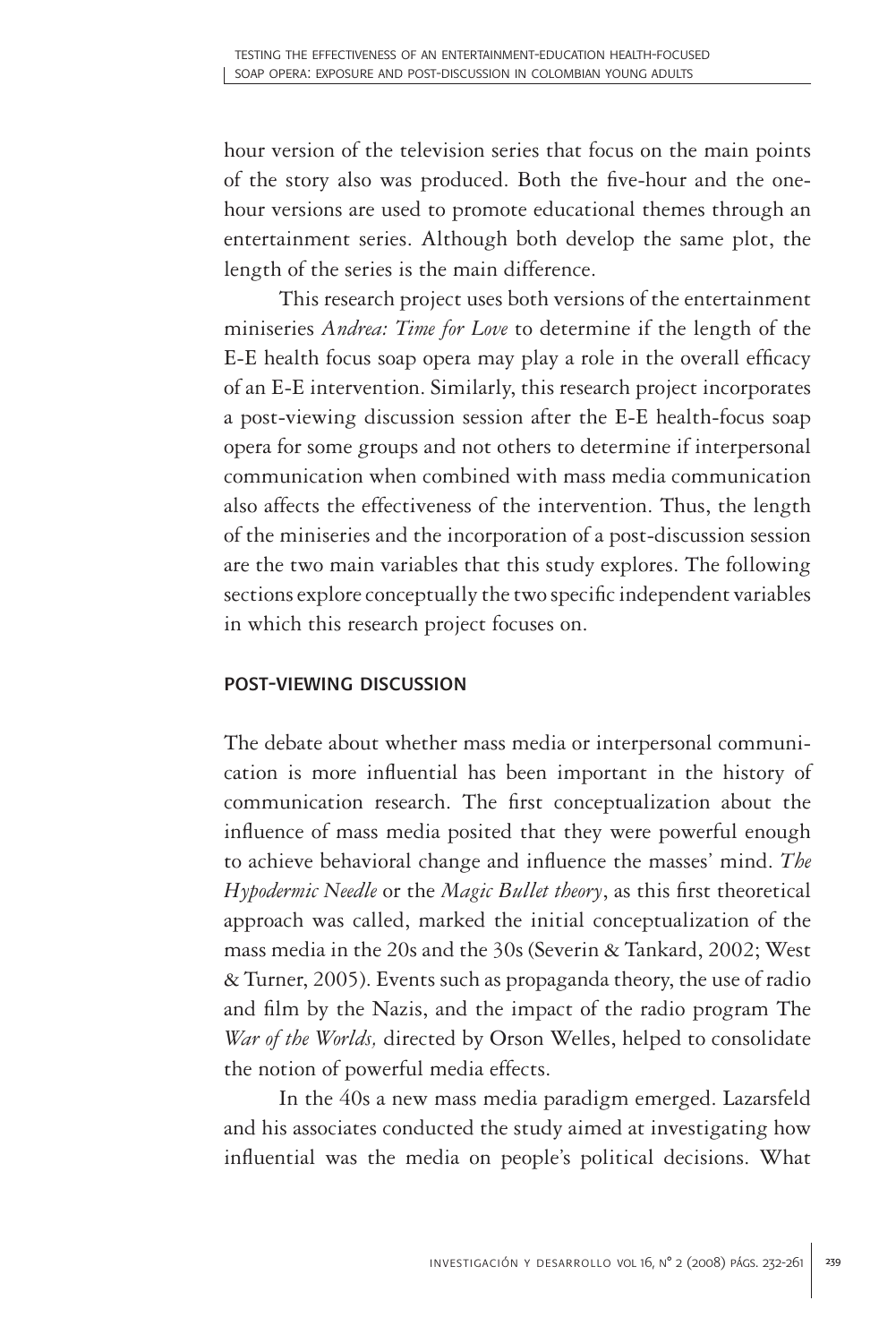he found had enormous repercussion to communication research. First, Lazarsfeld and his associates found that mass media were not as influential as most people thought. Second, interpersonal communication was more important than mass media with regards to the decision to vote. Based on their findings, they advanced the Two-Step Flow Theory. Accordingly, opinion leaders use the mass media for information more than opinion followers do, and then the leaders pass on their opinions to the followers. Mass media messages reach masses in two steps: from media to opinion leaders and from them to the masses. Thus, interpersonal communication was considered more influential than mass-mediated messages.

Since the development of the Two-Step Flow Theory, scholars have highlighted the importance of incorporating interpersonal communication in health campaigns to achieve new knowledge, change attitudes, or adopt new behavior. Researchers such as Lazarfeld, Berelson and Gaudet (1968) considered that a combination of mass media and interpersonal communication were essential to achieve behavioral change. For them, media need the interpersonal channel in order to be really influential at a behavior level.

E-E interventions have included a combination of mass media and interpersonal communication as the best way to achieve cognitive, attitudinal, and behavioral change. As a matter of fact, some interventions have proposed to trigger interaction among the audience to achieve attitudinal and behavior change (Valente, Poppe & Payne-Merrit, 1996).

Today, the debate still continues. Some scholars have argued that mass media are effective at disseminating information and creating awareness about any issue, but that interpersonal communication is necessary for behavior change (Chaffe, 1982; Hornik, 1989). Nonetheless, different scholars pointed out that a welldesigned mass media message could be enough to achieve behavior change (Hornik, 1989; Wallack, 1990). Different interventions have showed that media campaigns are more influential than interpersonal communication campaigns (Lettenmaier *et al.,* 1993; McDavitt *et al.,* 1997; Zimicki *et al*., 1994).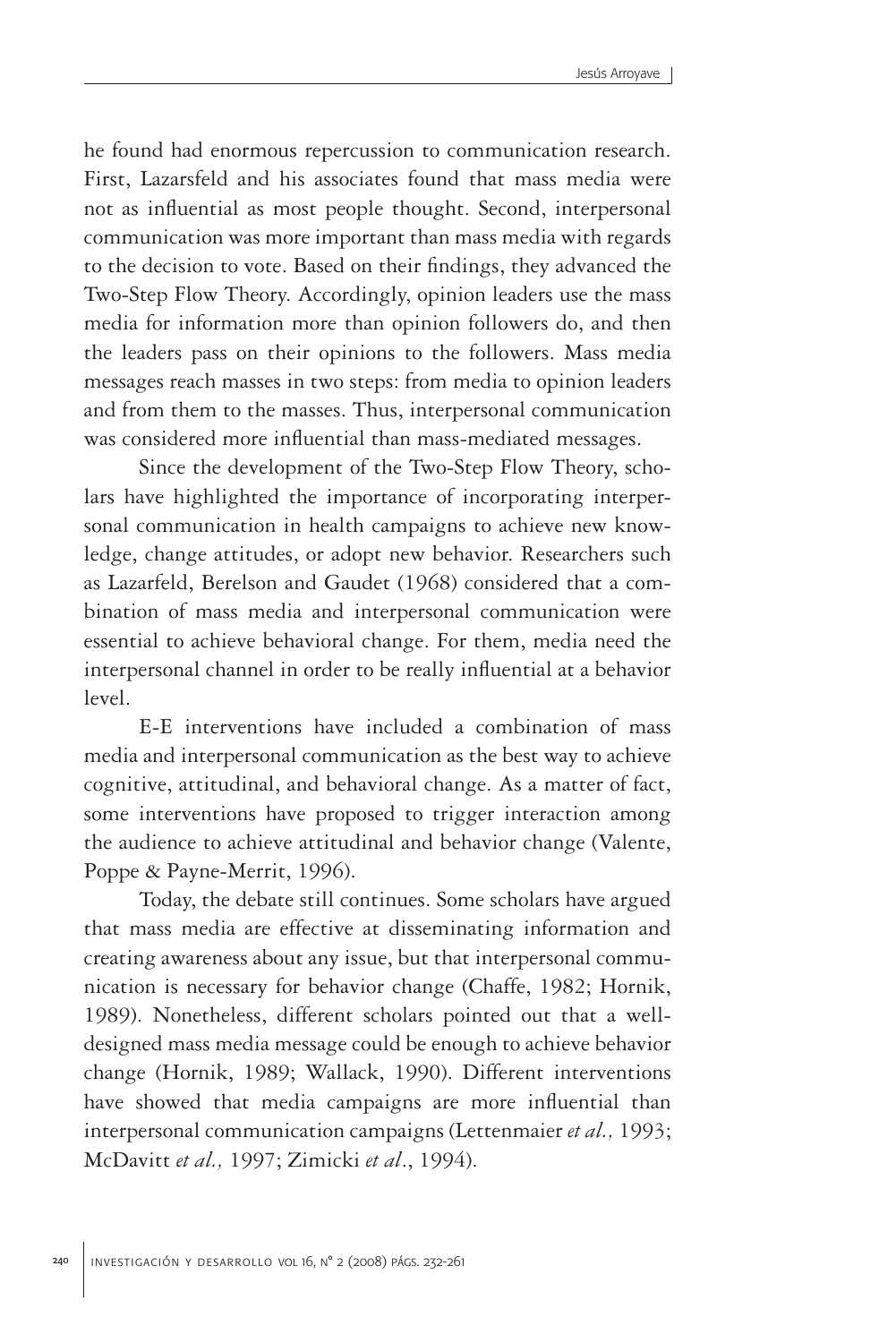This debate concerning the effectiveness of interpersonal versus mass media communication in health campaigns, also reaches the field of E-E research. Experts of the panel that were called together by the Academics and Non-Governmental Organizations who assembled the *Research Agenda for Entertainment Education* include as a high priority research question: *What effect does post viewing discussion have on the adoption of prosocial practice?* (Salmon, 2001). Therefore, the first hypothesis of this study is that exposure to an E-E soap opera plus post-discussion will produce a greater increase in knowledge, positive attitude, and intended behavior about sexual responsibility than exposure to E-E soap opera alone.

## **EXTENSION**

In their analysis of the research agenda for E-E, Greenberg et al., (2004) highlight five problems of E-E characteristics that require a sounder conceptual and empirical base. These are: 1) *The diet issue*, which refers to the portion of Education and Entertainment necessary in an E-E intervention. 2) *The amount issue,* which refers to the amount of health topic in the E-E program. 3) *The order of presentation issue*, which refers to whether it should start with the entertainment or the educative part of the E-E program. 4) *The repetition issue*, which refers to the repetition of the message while avoiding tedium or rejection. And 5) *The spread issue*, which refers to whether small or large doses of education are, preferable over short or long periods of time.

This research project is related to the second and fifth issues that Greenberg et al., (2004) highlight in the research agenda of E-E. *The amount issue* is a topic that requires scholarly attention. While there are entertainment programs that incorporate a few lines, or a secondary character that deals with the health or prosocial message of the E-E series (*Anita no Te Rajes*), there are entire Television shows or films exclusively devoted to a specific health or pro-social issue (*Soul City*). Greenberg et al., (2004) pointed out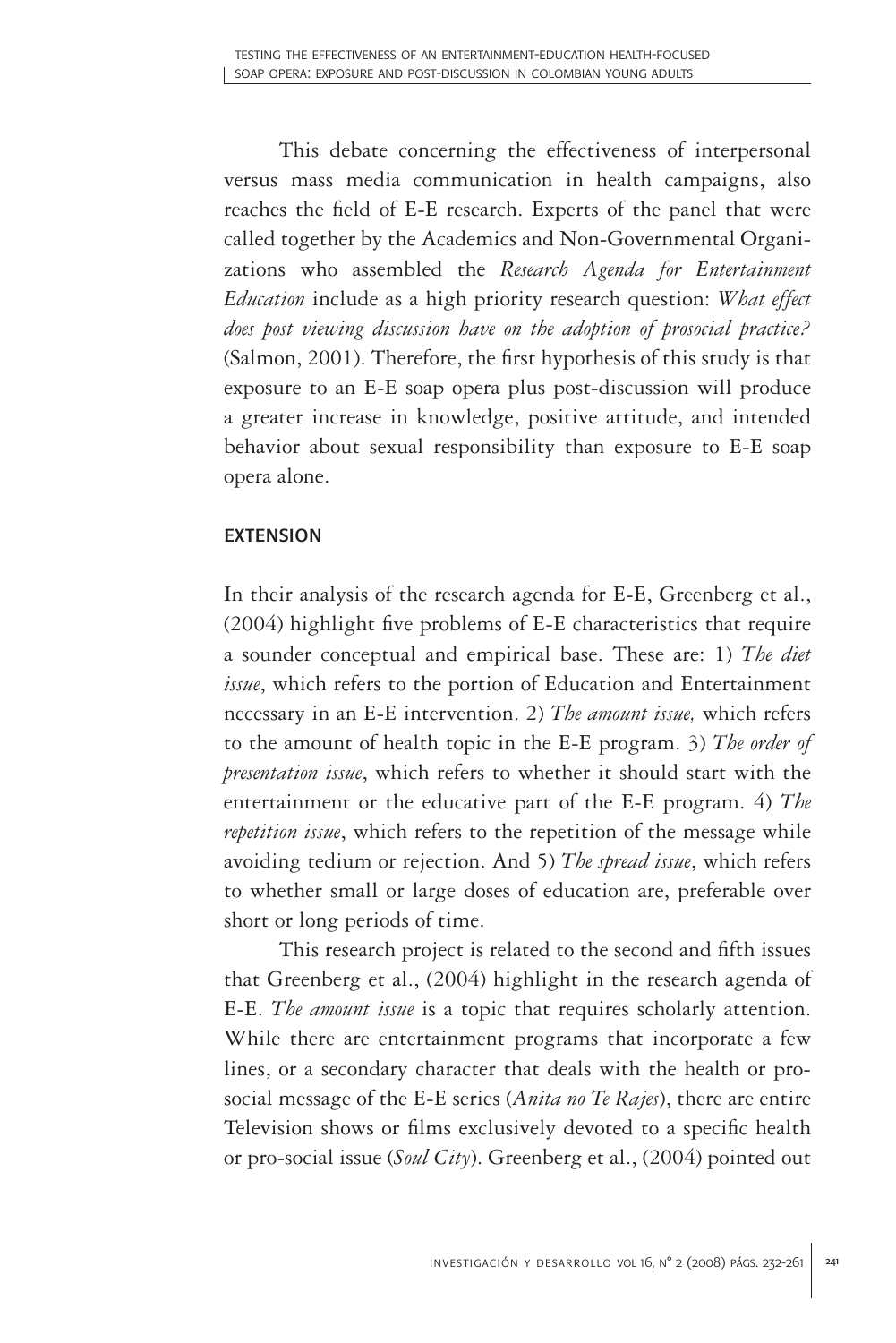that, "When change agents have control of message –as is not with commercial television shows– they must decide how big a message should be constructed. The tendency is to want as much as (or as big as) we can get, has yet to be validate in outcome measure" (p. 197).

On the other hand, whether to provide small or short doses of education over short or long periods of time is an issue that required scholarly attention. "If the writer had condensed this E-E material into a couple of episodes, then perhaps the audience would not be emotionally or cognitively involved. Spreading the issue over time, as in real life, sustained the storyline's realism" (Greenberg *et al.,* 2004*,* p. 198).

Emphasizing the effects of social cognitive theory, the more the viewers are exposed to positive and rewarded prosocial behaviors the more likely they are to learn and enact that behavior. The more the audience is exposed to observing learning, the more social modeling could occur. Repeated exposure can have a reinforcing effect. Viewers who see behavior enacted often are more likely to learn from it.

 E-E interventions have been applied in different formats (radio, theater, talk shows, and series) and lengths (one-minute PSA, long radio dramas, and short television series).The effectiveness of such interventions has been mixed. There have been effective short interventions (Singhal & Rogers, 1999). On the other hand, one can find many ineffective long interventions (Greenberg *et al.*, 2004; Singhal *et al.*, 2004). Although there is enough literature that reports on the effectiveness of such interventions, there are no studies that compare these two forms of interventions. Although it is possible to think that E-E intervention that uses a longer television serial could be more effective, empirical studies are needed to establish if the length of an E-E *telenovela* could play a role in the efficacy of the intervention. Thus, the second hypothesis is exposure to a longer E-E soap opera will produce a greater increase in knowledge, positive attitude, and intended behavior about sexual responsibility than exposure to a shorter soap opera.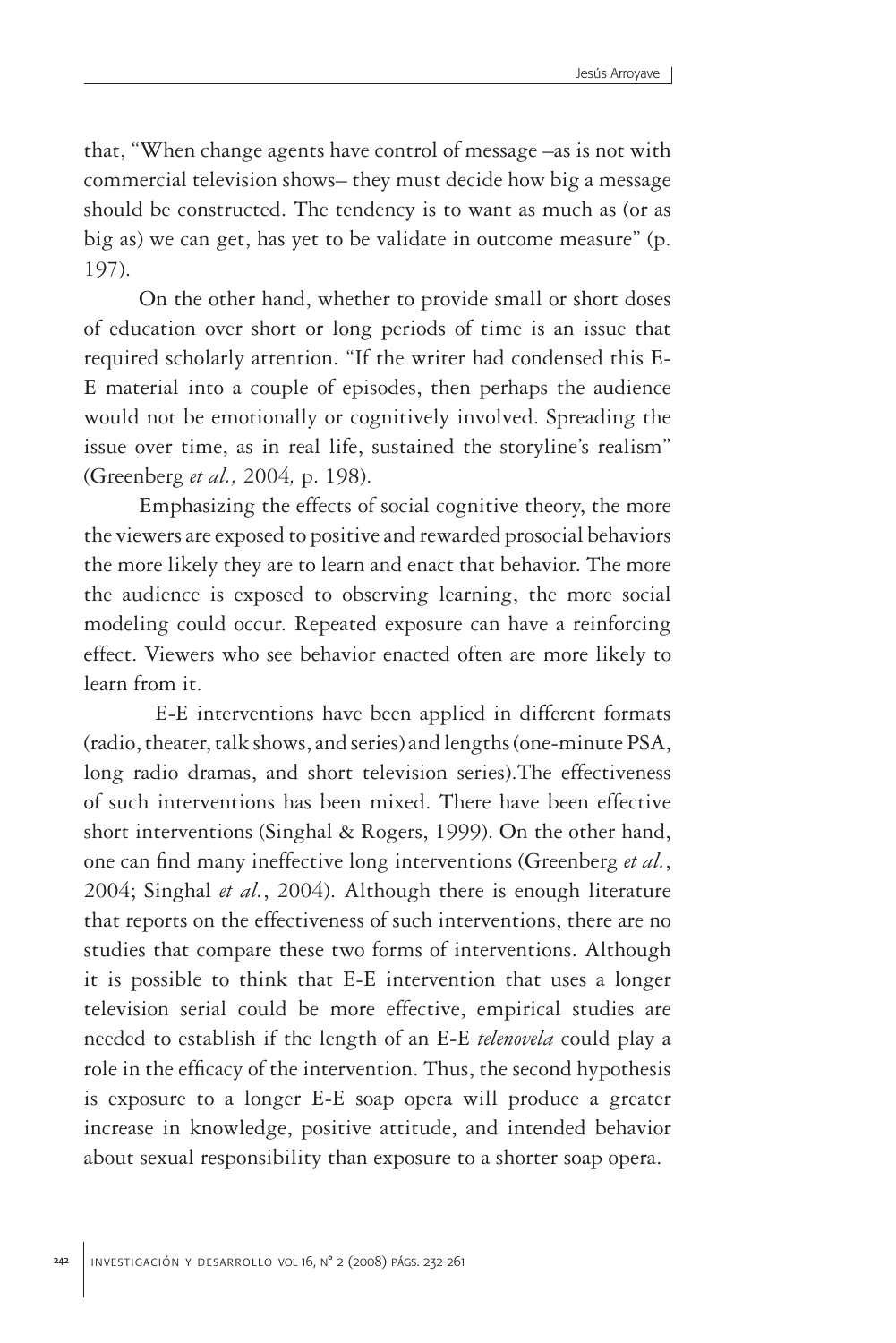This research project valuated four E-E interventions via experimental design. Group A received a five-hour soap opera plus a post-discussion session. Group B received a five-hour soap opera alone. Group C receiva one-hour soap opera session plus a post-discussion session. Finally, group D received a one-hour soap opera alone. Group E was the control group (See Table 2, p. 245). When the post-viewing discussion is held constant in both forms of intervention (Group A five-hour soap opera and Group C one hour-soap opera), it is reasonable to expect that the longer version (Group A) will be more effective than the shorter version (Group C). As was previously stated, when participants are exposed to the longer serial drama, they have more time to familiarize themselves with the positive role model. Likewise, they may have more time to develop the specific health problems. In addition, the postviewing session may be more helpful for the participants to relate to the main points of the health issues that the *telenovela* dealt with. Thus, the hypothesis that is derived of this is: exposure to a longer E-E soap opera plus post-discussion will produce greater increase in knowledge, positive attitude and intended behavior about sexual responsibility than exposure to a shorter E-E soap opera plus postdiscussion.

The two variables explored in this study regarding E-E interventions are the length of the E-E *telenovela* and the incorporation of a post-viewing discussion. While the length of the intervention and the incorporation of interpersonal communication may play a role in making a more effective E-E intervention, it is expected that the combination of both will result in a more effective intervention. Therefore, the final hypothesis is: exposure to longer E-E soap opera plus post-discussion will be the most effective intervention group with regard to knowledge, positive attitudes, and intended behavior about sexual responsibility.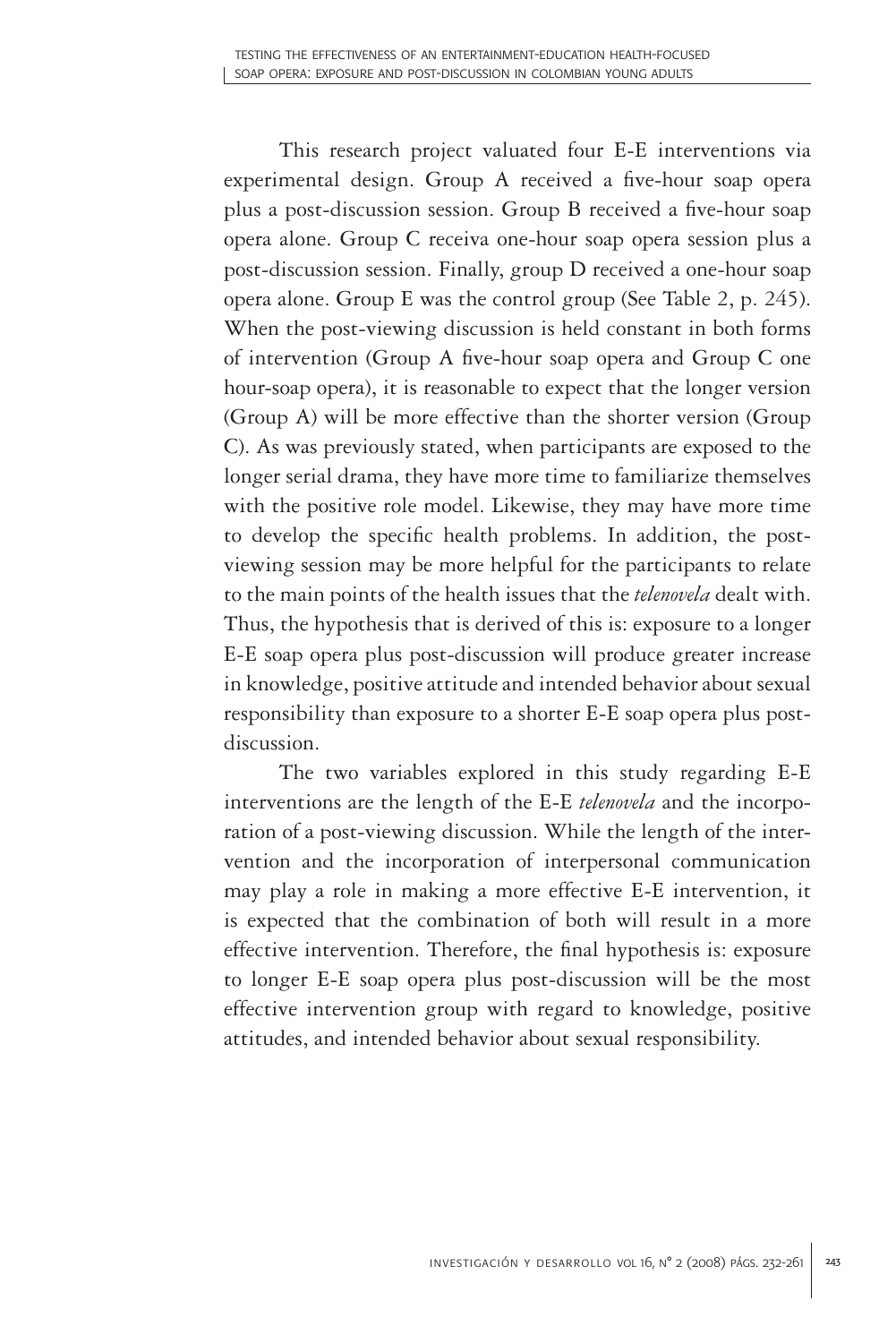#### **METHOD**

#### **Experimental Design**

The quantitative part of the project tested whether the length of an E-E health-focused soap opera and the implementation of a postdiscussion session after the E-E soap opera have a better impact in influencing knowledge, attitudes, and intended behavior about sexual responsibility and reproductive health than any other form of intervention. A 2x2 factorial experiment was used to evaluate the E-E intervention. The independent variables were the length of the soap opera and the post-discussion session. Each independent variable had two conditions. With regard to the length of the intervention, there was a five-hour version of the soap opera and a condensed one-hour version. A post-viewing discussion session after the E-E *telenovela* was the other independent variable. A control group also was used in the study. Tables 1 and 2 show the factorial experiment design. The dependent outcomes were knowledge, attitude, and behavioral intention. The study had three phases: (1) pretest (designated by a pre-test survey); (2) intervention (designated by viewing the Television miniseries or *telenovela Andrea: Time for Love* and in some cases for participating in post-discussion sessions): and (3) post-test (designated by a post-test survey). In addition, some participants did participate in focus group discussions.

**Table 1** Two factors (2x2) factorial design

| <b>GROUP</b> | <b>STIMULUS</b> |                  |     |  |  |
|--------------|-----------------|------------------|-----|--|--|
| R            | O1              | X <sub>1</sub> A | 02  |  |  |
| R            | O3              | X <sub>1</sub> B | 04  |  |  |
| R            | 05              | X <sub>2</sub> A | 06  |  |  |
| R            | 0               | X2B              | 08  |  |  |
| R            | OQ.             |                  | 010 |  |  |

X1a = five-hour Entertainment Education soap opera

X1b = one-hour Entertainment Education soap opera

X2a = five-hour Entertainment Education soap opera plus post-discussion

X2b = one-hour Entertainment Education soap opera plus post-discussion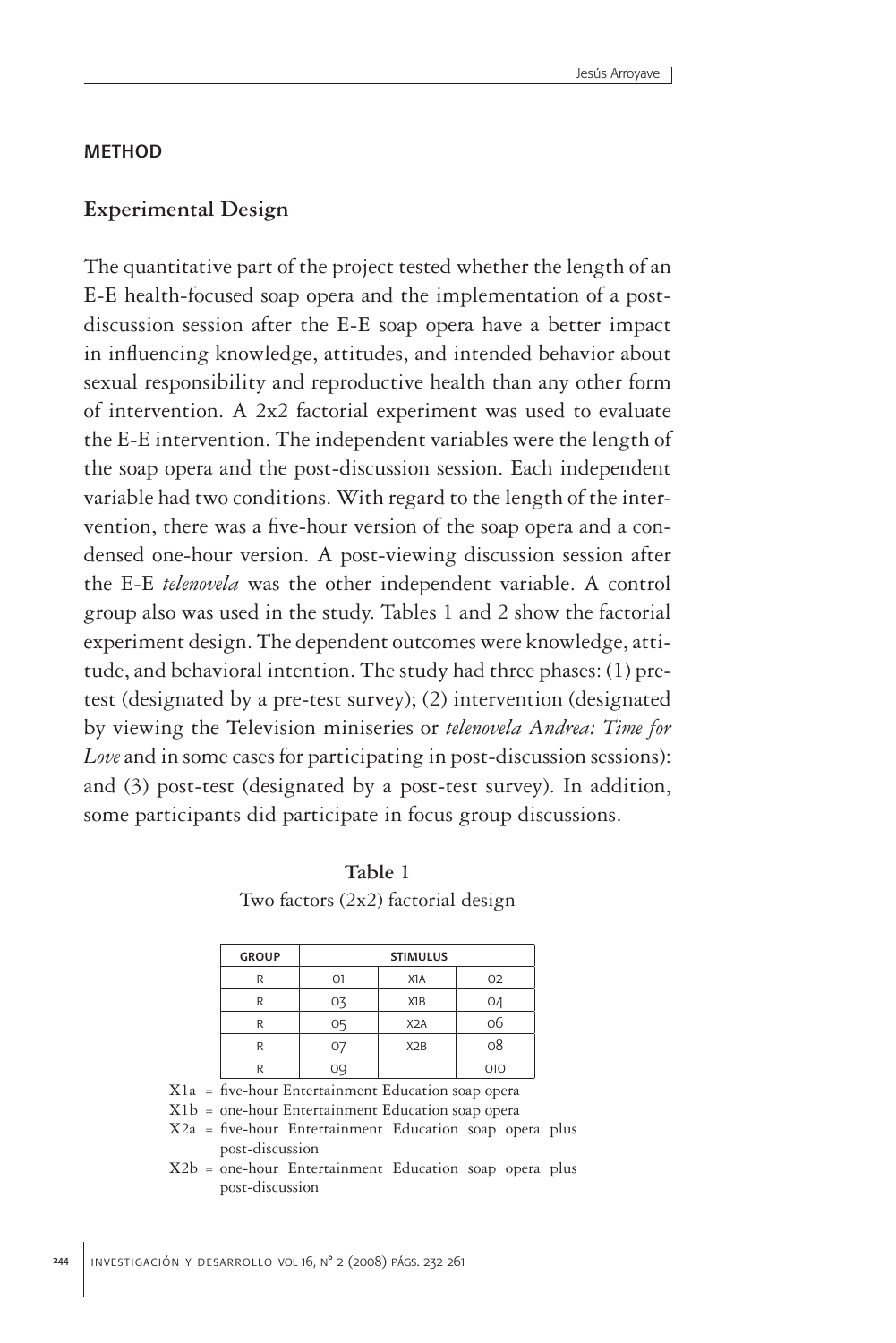**Table 2** Study design

|                     | <b>POST - DISCUSSION</b> | NO POST-DISCUSSION |
|---------------------|--------------------------|--------------------|
| 5-HOUR SOAP OPERA   | <b>GROUP A</b>           | <b>GROUP B</b>     |
| ONE-HOUR SOAP OPERA | <b>GROUP C</b>           | <b>GROUP D</b>     |
| Control Group       |                          |                    |
| GROUP F             |                          |                    |

# **Participants**

Four-hundred and four undergraduate students (n=404) were recruited from communication courses at two different universities, one in Colombia and one in the United States. One hundred and fifty students participated in the pilot study. The instrument was initially tested in English. One-hundred-fifty participants at a large Southeastern university took part in the pretest section. Two hundred fifty four participants took part in the actual experimental study.

## **Stimulus Materials**

The stimulus used in the intervention is a television drama series or *telenovela* produced by John Hopkins University Center for Communication Program (JHU/CCP) and Iguana Production in Peru that focused on the prevention of teen pregnancy and modeling assertiveness for girls who encounter pressure from their partners to initiate sex. The five-episode television miniseries Andrea: Time for love (*Andrea: Tiempo de Amar*, Spanish original) was produced in Spanish in Peru in a project supported by the Ministry of Health and USAID in 1997. A condensed one-hour version of the television series that focus on the main points of the story also was produced.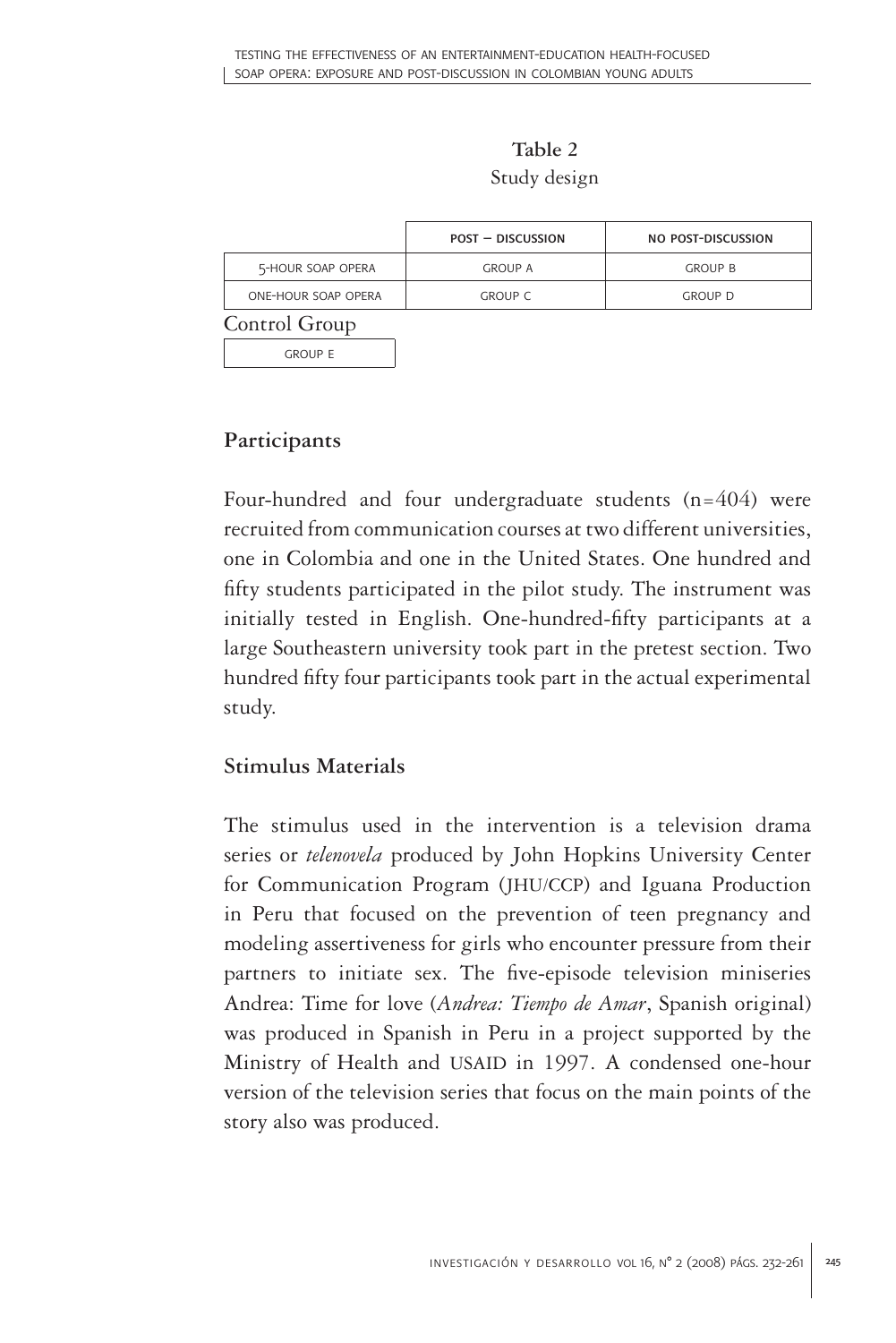#### **Instrument and measures**

Three scales were created to asses the impact of the intervention on knowledge, attitude, and behavioral intention. The same scales were applied during the first phase (pretest) and third phase (posttest) in all five groups (Group A, B, C, D and E, control group). *Knowledge*, A 10 item knowledge scale was used to measure the respondents' knowledge about fertility and sexual responsibility. This knowledge scale was constructed from the messages derived from the goals and the major themes of the *telenovela Andrea: Time for Love*. Seven of the 10 original questions were retained for the study. The knowledge scale used in the study was reliable (alpha=.79). *Attitude,* based on the goals of the miniseries *Andrea: Time for love.* Three types of attitudes measures were constructed: Attitudes toward condom's use (Cronbach alpha .74), attitude toward importance of birth control (Cronbach alpha .87) and attitude toward sexuality (Cronbach alpha .70). *Behavioral Intention:, a* six item behavioral intention scale was constructed to measure the behavioral intention of the respondent toward reproductive health and sexual responsibility issues (Cronbach alpha .84).

#### **Focus Groups**

As the focus of this investigation is to gain a broader understanding of the elements that make more effective an E-E health focus soap opera, focus groups are the method chosen to triangulate the information gathered via experimental design. Eight focus groups were conducted with participants of all four types of interventions (Group A, Group B, Group C and Group D). There were two focus groups divided according to gender for each form of the intervention. The male-gender focus groups were conducted by a male expert in health communication with wide experience in group discussion. The female-gender focus groups were conducted by a female expert in health communication with wide experience in focus groups. The eight focus group discussions were taped and transcribed in entirely, and served as the focus of analysis.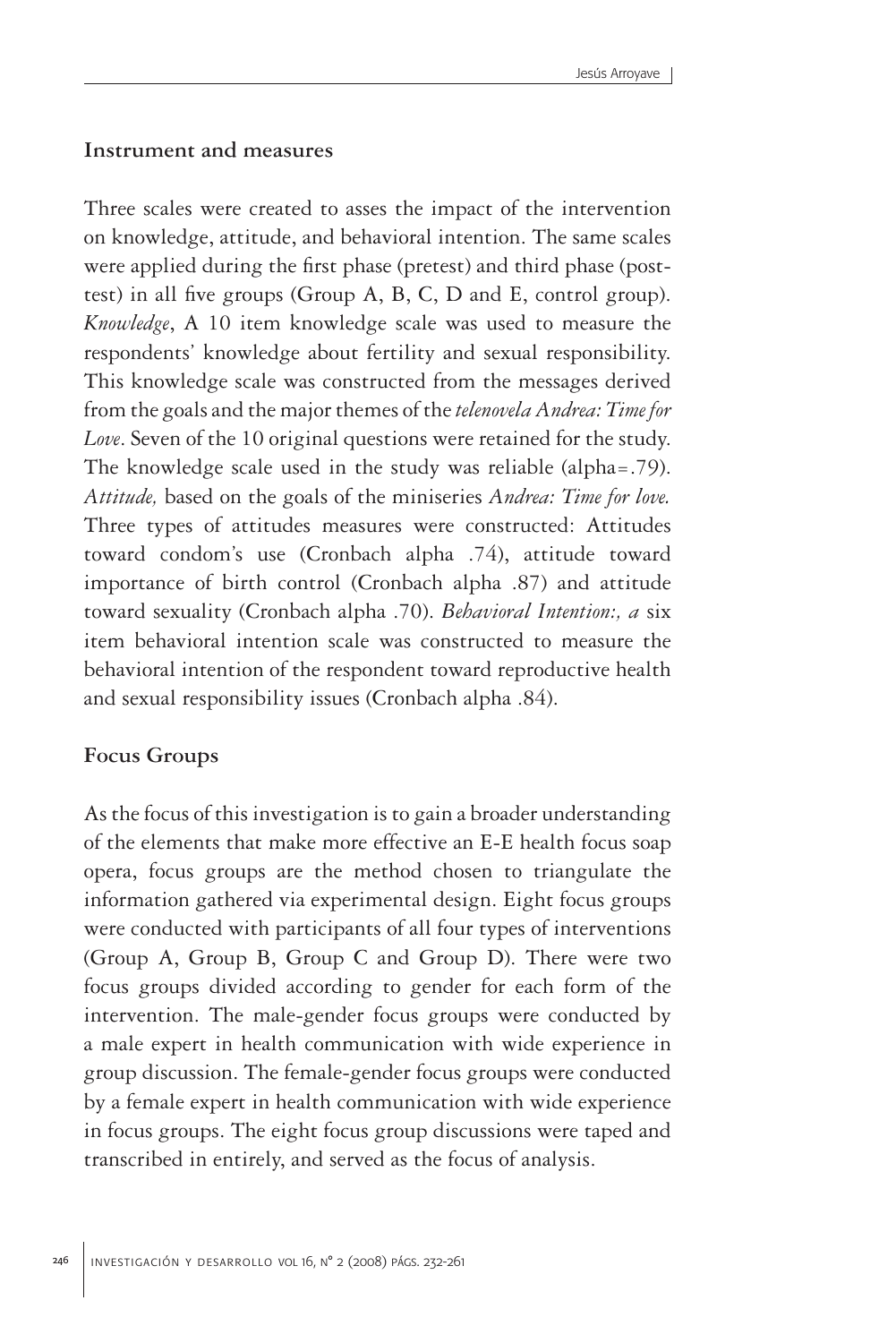## **RESULTS**

This section reports qualitative data gathered in the participant's focus groups and the statistical analysis of each of the four hypotheses as a way to offer a holistic perspective of the object of study. Initial analysis of the focus groups' discussion revealed that participants like E-E *telenovela* as a format that conveys educational themes, especially in regard to sexuality. When focus groups' participants were asked about the main message of the *Andrea, time for love*, they answered:

I like that this was an interesting way to learn. We were involved in the story but the story was providing elements from which we can learn. It is much better than hear from "an expert" how we should behave (Female, Group C).

The story is very interesting. It deals with a topic that is close to us, young people. The characters use a language that is like our language and it deals with sexuality from our own perspective (Male, Group B).

Hypothesis one predicted that Exposure to E-E soap opera plus post-discussion would be more effective with regard to knowledge, positive attitude, and intended behavior about sexual responsibility than exposure to E-E soap opera alone. This hypothesis was supported (See Table 3). One-way analysis of variance revealed the mean of knowledge ( $\underline{M}$  = .68,  $\underline{SD}$  = 1.27), the mean of attitude toward sexuality ( $M = .68$ ,  $SD = 1.31$ ) and the mean toward intended behavior ( $\underline{M}$  = .85,  $\underline{SD}$  = 1.62) for group A (5hours miniseries plus post-discussion) and for group C (1-hour miniseries plus post-discussion) was significantly greater than the mean of knowledge ( $M = .22$ ,  $SD = .74$ ), p<.05, the mean for attitude toward sexuality ( $\underline{M}$  = .03,  $\underline{SD}$  = .67), p<.01, and the mean for intended behavior ( $\underline{M} = .15$ ,  $\underline{SD}$  .88), p<.01 for groups B (5-hours miniseries only) and D. Thus, E-E interventions that incorporate post-viewing session discussion increase the level of knowledge, attitude toward sexuality, and intended behavior to a significant level.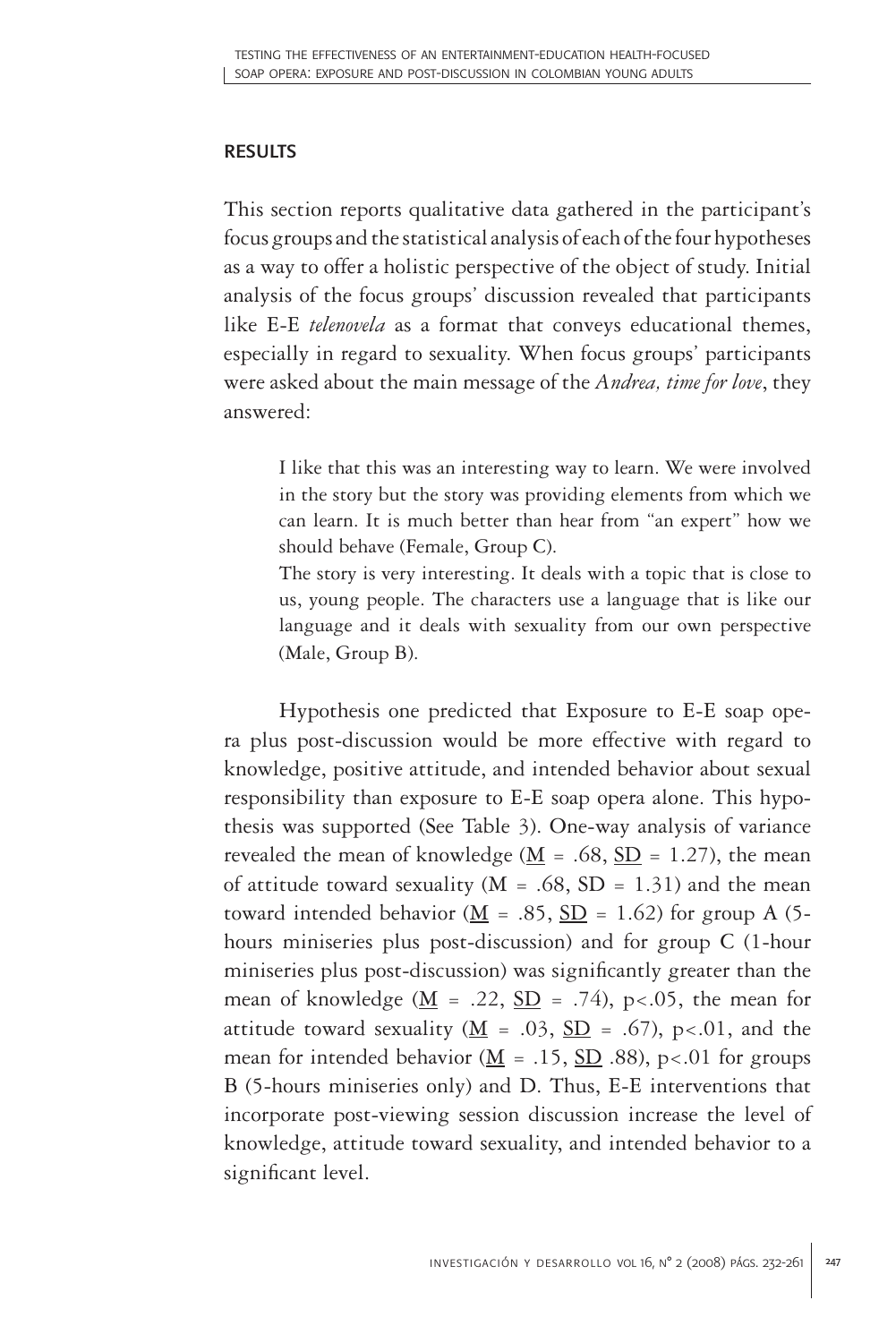|                                                                        | <b>POST</b><br><b>DISCUSSION</b><br>(GROUPS A & C) |              | <b>NO POST</b><br><b>DISCUSSION</b><br>(GROUPS B & D) |              |        |           |
|------------------------------------------------------------------------|----------------------------------------------------|--------------|-------------------------------------------------------|--------------|--------|-----------|
|                                                                        | <b>MEAN</b>                                        | <b>STDFV</b> | <b>MEAN</b>                                           | <b>STDFV</b> | F      | SIG.      |
| MEAN DIFFERENCE KNOWLEDGE                                              | .68                                                | 1.27         | .22                                                   | .74          | 9.213  | $.003*$   |
| MEAN DIFFERENCE ATTITUDE                                               | .68                                                | 1.31         | .03                                                   | .67          | 14.592 | $.000***$ |
| <b>MFAN</b><br><b>DIFFERENCE</b><br><b>INTENDED</b><br><b>BEHAVIOR</b> | .85                                                | 1.62         | .15                                                   | .88          | 19.243 | $.000***$ |
| *P < 05. **P < 01.                                                     |                                                    |              |                                                       |              |        |           |

**Table 3** One-Way Analysis of Variance for Post-Discussion Variable

The importance of the post discussion was emphasized by members of both groups A (five-hour miniseries plus post-discussion) and C (one-hour miniseries plus post-discussion) in the qualitative data. The following quotes by group participants demonstrate the importance of the post-discussion session in the context of the interventions.

I think that it was a very good idea to have a post-discussion session after the TV show. This helped us to clarify some points that I think were not totally clear from the *telenovela* (Female, Group A).

According to some participants, the post discussion session reinforced cognitive elements presented in the intervention.

I saw in the story that the counselor told Andrea and Renzo that the unfertile day to avoid pregnancy are X number of days before and after the period. However, when we talked about it after the *telenovela*, it was clearer. Now I remember that they are 8 days (Female, Group A).

Hypothesis two predicted that exposure to a longer E-E soap opera with no post-discussion would be more effective with regard to knowledge, positive attitude and intended behavior about sexual responsibility than exposure to a shorter E-E soap opera with no post-discussion. This hypothesis was partially supported, but not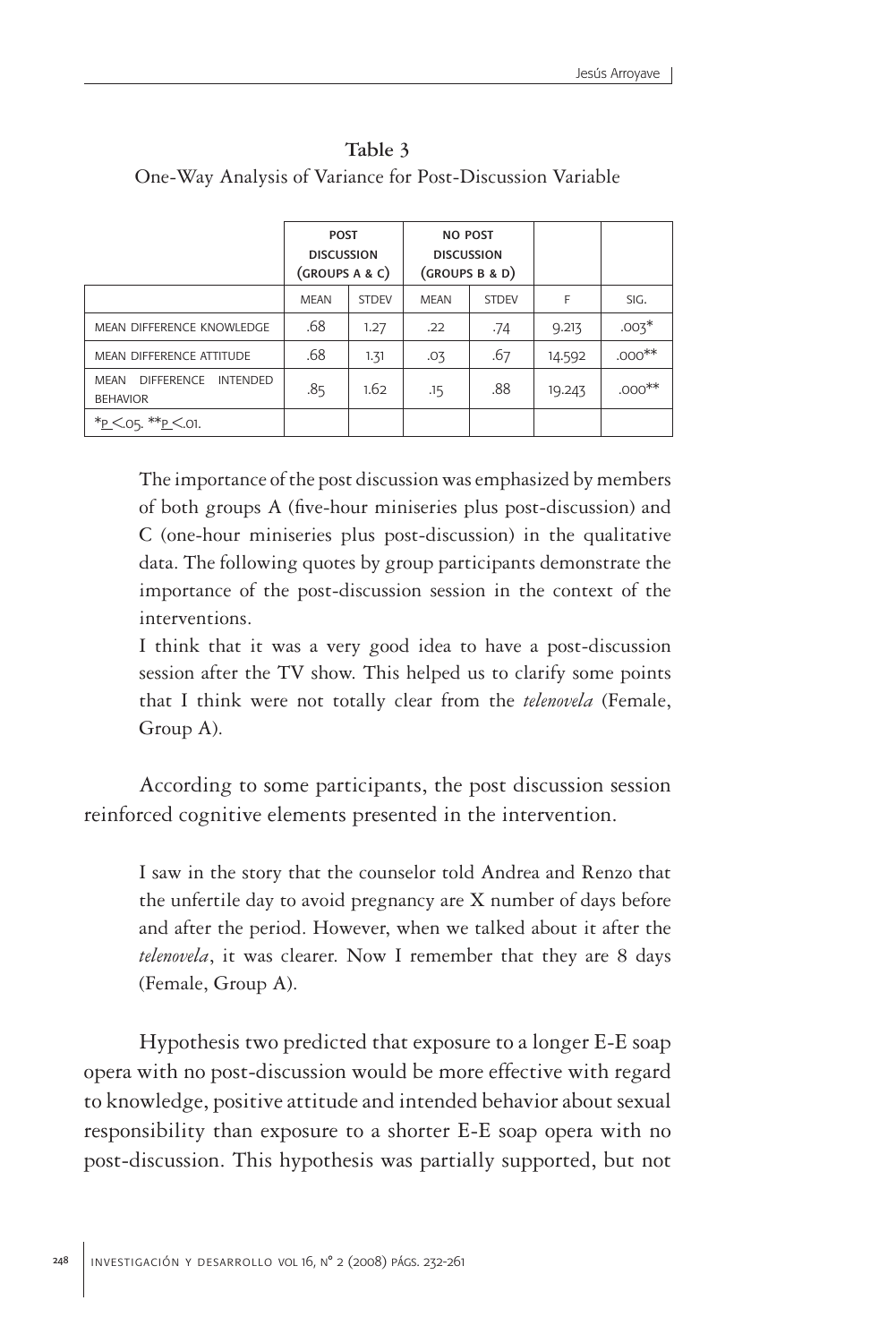in the expected direction (see Table 4). The results revealed that the mean of knowledge  $(M = .26, SD = .55)$ , and the mean of attitude ( $M = .15$ ,  $SD = .52$ ) for group B were not significantly different than the mean of knowledge  $(M = .19, SD = .91)$  and the mean of attitude ( $M = -08$ ,  $SD = .80$ ) for group D (one-hour video alone). However, there was a significant change in the mean for attitude toward intended behavior ( $\underline{M}$  = .-13,  $\underline{SD}$  = .78), for group B and the mean for intended behavior  $(M = .43, SD = .90)$ , for group D, however, not in the expected direction. Thus, hypothesis two was not supported. The longer E-E *telenovela*, in particular the five-hour serial drama, did not achieve more effective result at cognitive, attitudinal and behavioral intentional level than the shorter serial drama, in particular the one-hour television show.

Analysis of the focus groups discussion revealed that participants' description of the characters and the situations of the story were more elaborated in the groups that watched the five-hour episode.

|                                   | $5$ HRS $-$ NO POST |              | $1$ HR $-$ NO POST |              |        |         |
|-----------------------------------|---------------------|--------------|--------------------|--------------|--------|---------|
|                                   | <b>DISC</b>         |              | <b>DISC</b>        |              |        |         |
|                                   | (GROUP B)           |              | (GROUP D)          |              |        |         |
|                                   | <b>MEAN</b>         | <b>STDFV</b> | <b>MEAN</b>        | <b>STDEV</b> | F      | SIG.    |
| MEAN DIFFERENCE KNOWLEDGE         | .26                 | .55          | .19                | .91          | 0.176  | .676    |
| MEAN DIFFERENCE ATTITUDE          | .15                 | .52          | $-.08$             | .80          | 10.791 | .099    |
| MEAN DIFFERENCE INTENDED BEHAVIOR | $-13$               | .78          | .43                | .90          | 2.779  | $.001*$ |
| *P < 05. **P < 01.                |                     |              |                    |              |        |         |

**Table 4** One-Way Analysis of Variance for Length Variable

In the first three episodes, we observed that Andrea is always happy and everything is going well with her. After her pregnancy, she starts facing problem after problem. It is like her pregnancy divided her life in two, according to the story. (Female, Group B)

If I have to evaluate Renzo, I would say that he is insecure. He is the typically spoiled boy. His mother is overprotective. He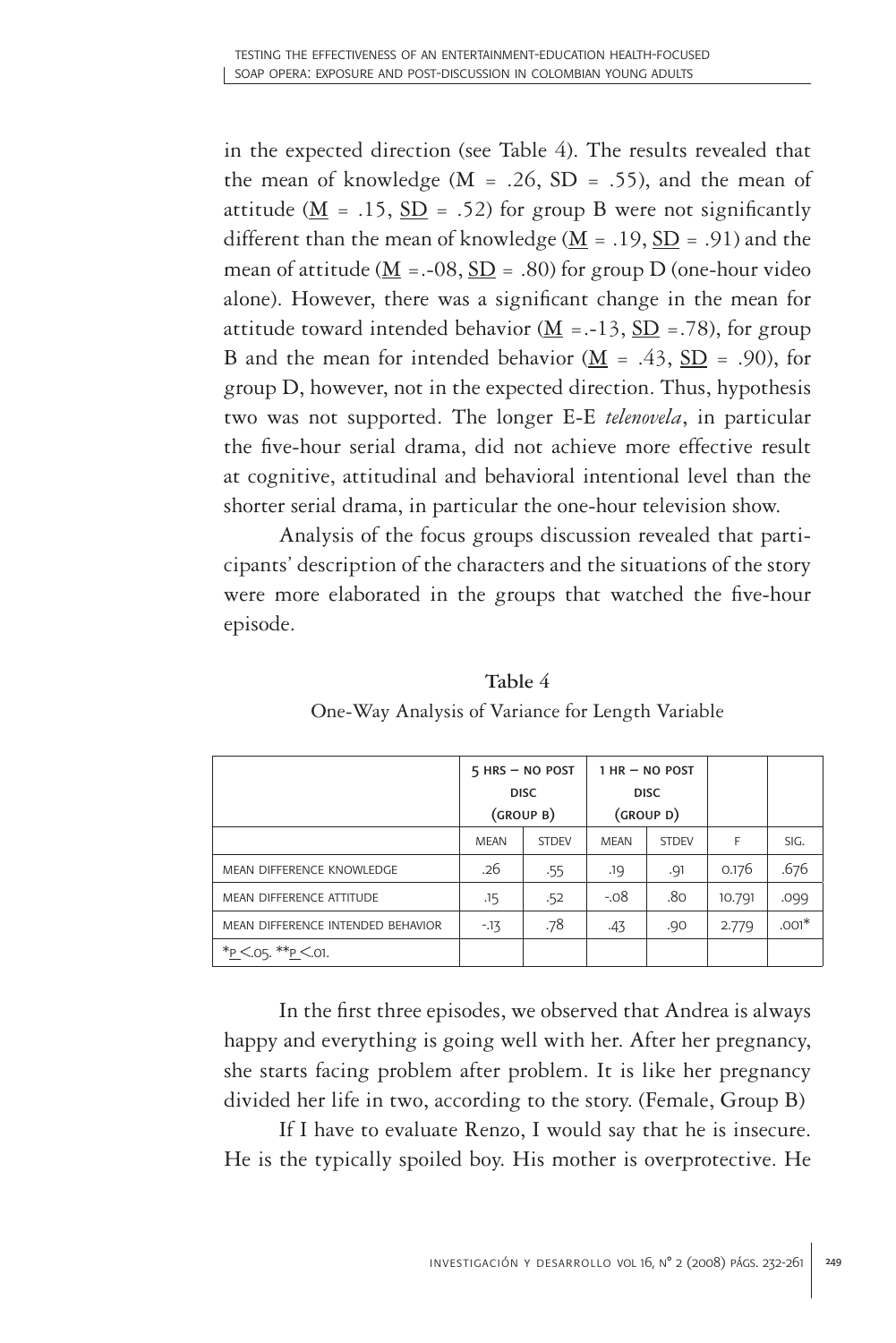never contradicts her whether he agrees or disagrees with what she says or does. When his mother argues with Andrea about the son's baptism, he supported his mother's decision, although Andrea was against it. (Male, Group B)

Although participants in the eight focus groups describe the most important characters, participants of groups A (fivehour miniseries plus post-discussion) and B (five-hour video, no post-discussion) make a more detailed description of secondary characters.

Daniel looks like the nerd who wants to impress his girlfriend. He poses like an intellectual. He is always talking about maturity, adulthood and stuff like that, but he is insecure. He only wants to have sex with Lily. (Female, Group A)

Renzo's father should be a stronger man. Renzo's mother is so dominant and he seems to be ok with that. He lets his wife take all the important decisions in their house. Renzo's mother dominates both Renzo and Renzo's father. (Male, Group B)

The longer *telenovela* version leads participants to identify specific characteristics of principal and secondary characters of the story. Likewise, they were more aware of the plots and subplots of the story. However, statistical analysis revealed there were no significant changes regarding knowledge, attitude and intentional behavior in sexual responsibility between both forms of interventions.

Hypothesis three predicted that exposure to a longer E-E soap opera plus post-discussion will be more effective with regard to knowledge, positive attitude, and intended behavior about sexual responsibility than exposure to a shorter soap opera plus post-discussion. This hypothesis was partially supported (see Table 5). Results revealed that the mean of knowledge ( $\underline{M} = .1.0$ ,  $\underline{SD} =$ .1.19) p< .05 for group A (five-hour video plus post-discussion) was significantly greater than the mean of knowledge  $(M = .34, SD)$  $= 1.28$ ) p $< .05$  for group C (one-hour video plus post-discussion.). However there were not significant differences between the means of attitude toward sexuality and intended behavior for groups A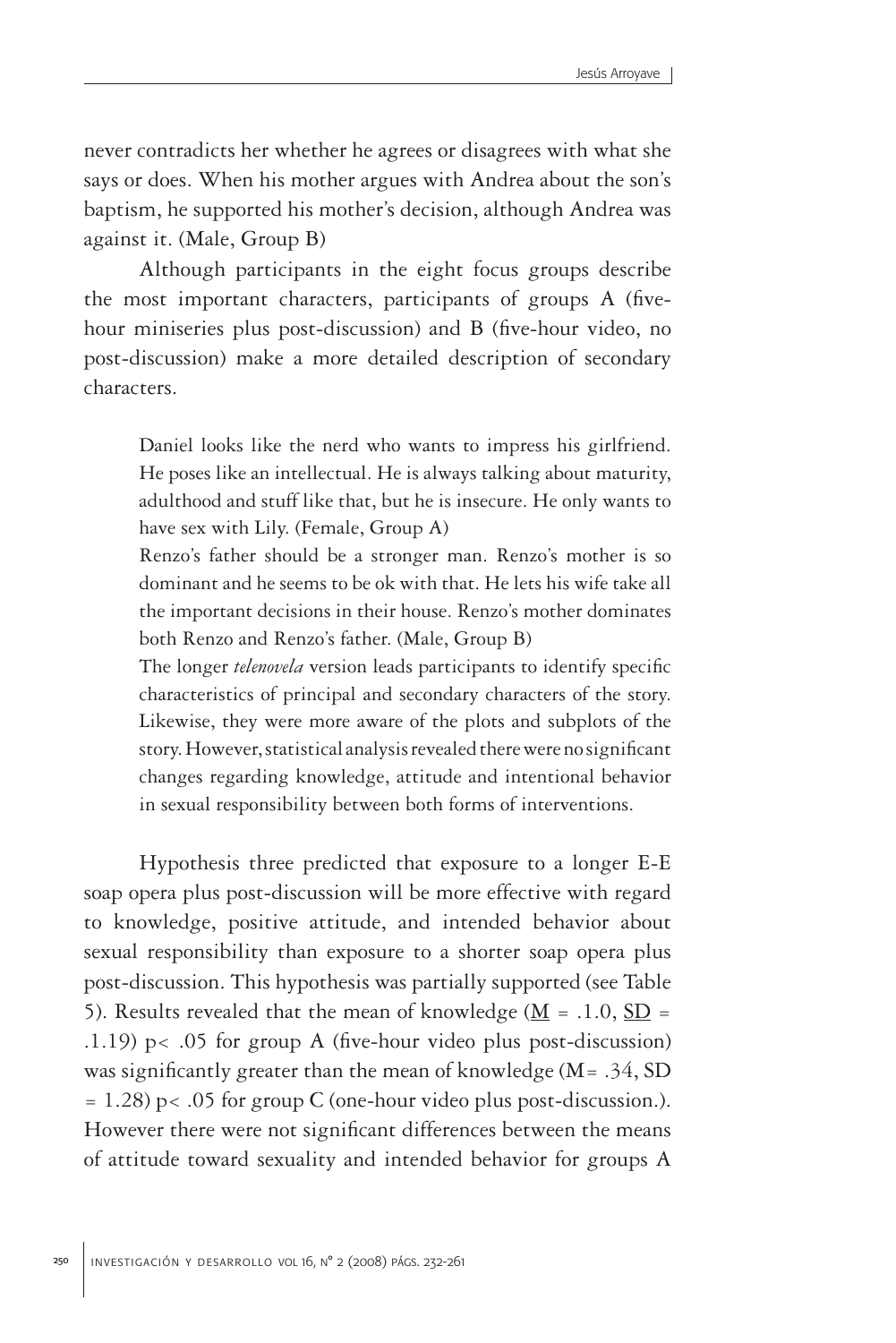and C. Therefore, when both groups have post-discussion session the length of the intervention may have significant change to a cognitive level.

Analysis of the focus groups discussion revealed that participants in group A (five-hour miniseries plus post-discussion) and C (one-hour miniseries plus post-discussion) mentioned that they learn from the television miniseries.

#### **Table 5**

One-Way analysis of Variance Length plus Post-Discussion Variable

|                                   | $5$ HRS $-$ WITH<br>POST DISC<br>(GROUP A) |              | 1 HR -WITH POST<br>DISC (GROUP C) |              |       |         |
|-----------------------------------|--------------------------------------------|--------------|-----------------------------------|--------------|-------|---------|
|                                   | <b>MFAN</b>                                | <b>STDFV</b> | <b>MFAN</b>                       | <b>STDFV</b> | F     | SIG.    |
| MEAN DIFFERENCE KNOWLEDGE         | 1.00                                       | 1.19         | .34                               | 1.28         | 7.297 | $.008*$ |
| MEAN DIFFERENCE ATTITUDE          | .90                                        | 1.45         | .46                               | 1.32         | 3.027 | .085    |
| MEAN DIFFERENCE INTENDED BEHAVIOR | $-0.87$                                    | 2.01         | .83                               | 1.13         | 0.015 | .904    |
| * $P \le 05$ , ** $P \le 01$ .    |                                            |              |                                   |              |       |         |

I did not know that a virgin would get pregnant. I also ignored that it could be problematic for a couple to negotiate the condom. Maybe for some I am an ignorant, but those who are not exposed to this kind of information, a television series like this one could be illuminating (Female, Group C)

Hypothesis four predicted that exposure to a longer E-E soap opera plus post-discussion will be the most effective intervention group with regard to knowledge, positive attitudes, and intended behavior about sexual responsibility. This hypothesis was supported (see Tables 6 and 7). Results revealed that the mean of knowledge for group A (five-hour miniseries plus post-discussion)  $(M =$ 1.00,  $SD = 1.19$ , p<.05 was significantly greater than mean of knowledge for group B (five-hour-miniseries only) ( $\underline{M} = .26$ ,  $\underline{SD} =$ .55), p<.05, for group C (one-hour miniseries plus post-discussion)  $(M = .34, SD = 1.28)$ , p<.05; for group D (one-hour miniseries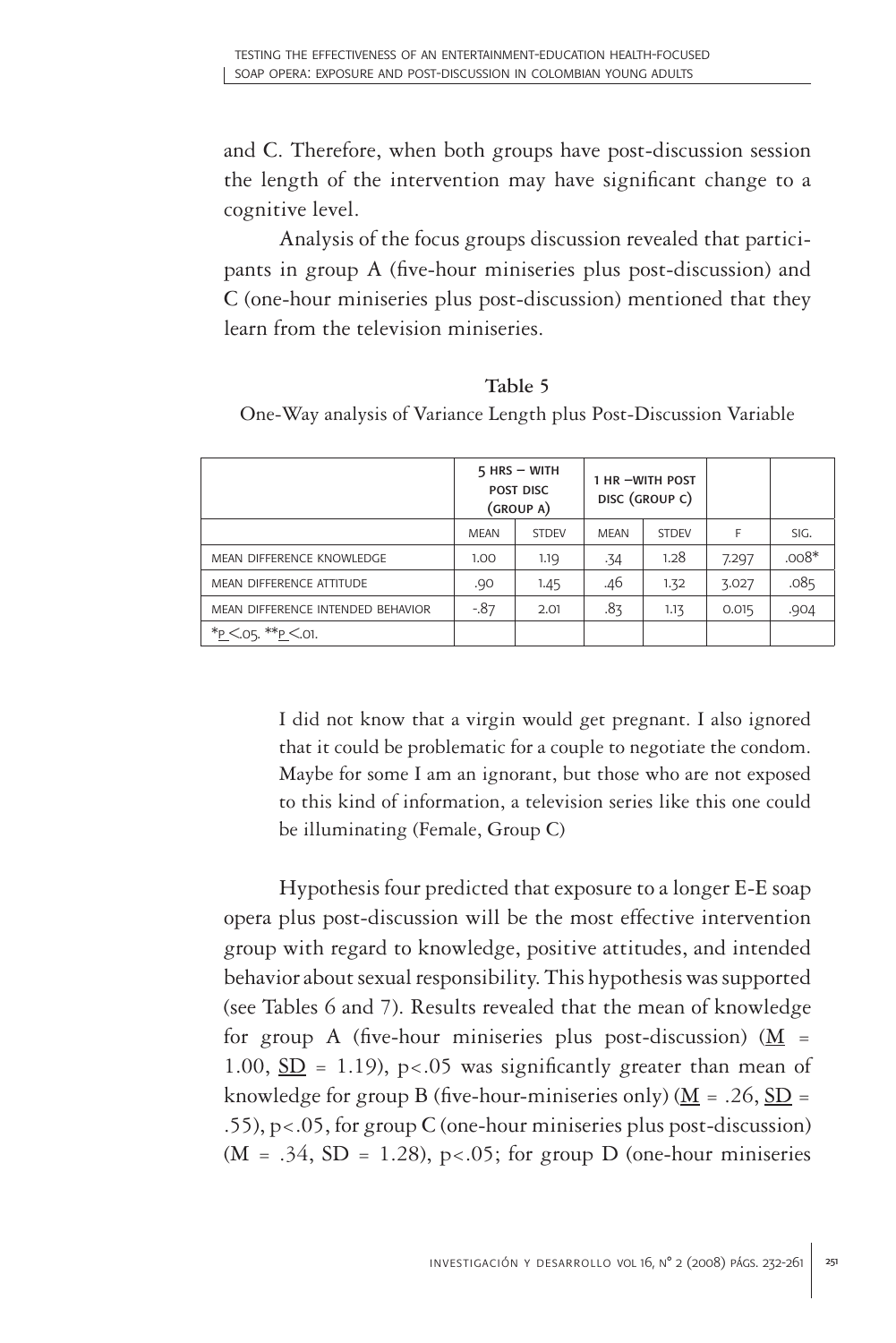only) ( $M = .19$ ,  $SD = .91$ ) p<.05 and for group E (control) ( $M =$ 20,  $SD = 1.5$ ) p < .05.

 Mean of attitude toward sexuality for group A (five-hour miniseries plus post-discussion) ( $M = .90$ ,  $SD = 1.45$ ) was significantly greater than mean for attitude toward sexuality for group B (five-hour-miniseries only) ( $\underline{M}$  = .15,  $\underline{SD}$  = .52), p<.01, D (1hour only) ( $M = -.08$ ,  $SD = .80$ ),  $p < .01$ , and group E (control)  $(M = .11, SD = 1.93)$ , p<.01. However, there was no significant difference in attitudes toward sexuality between Groups A (fivehour miniseries plus post-discussion) and C (one-hour miniseries plus post-discussion).

| SOURCE OF VARIATION      | D.F. | <b>MEAN</b><br><b>SOUARE</b> | F      | SIG. OF F |  |
|--------------------------|------|------------------------------|--------|-----------|--|
| <b>LENGTH</b>            |      | 6.528                        | .6.194 | .014      |  |
| POST-DISCUSSION          |      | 9.885                        | 9.380  | .003      |  |
| LENGTH X POST-DISCUSSION |      | 4.441                        | 4.214  | .041      |  |
| <b>ERROR</b>             | 19   | 1.054                        |        |           |  |
| <b>TOTAL</b>             | 199  |                              |        |           |  |

**Table 6** Two-Way Analysis of Variance Results

**Note**. R2 = .094 (Adjusted R2= .80).

### **Table 7**

Mean Scores and Standard Deviations for Measures of Knowledge, Attitude, and Intended Behavior as a Function of Length of the Mini-Series and Post-Discussion Sessions

|                              | <b>KNOWLEDGE</b> |           | <b>ATTITUDE</b>          |           | <b>INTENDED</b><br><b>BEHAVIOR</b> |           |
|------------------------------|------------------|-----------|--------------------------|-----------|------------------------------------|-----------|
| <b>GROUP</b>                 | $M$              | <b>SD</b> | $\underline{\mathsf{M}}$ | <b>SD</b> | $\underline{\mathsf{M}}$           | <u>SD</u> |
| 5-HOUR MINI-SERIES           |                  |           |                          |           |                                    |           |
| POST-DISCUSSION (GROUP A)    | 1.0              | 1.2       | .90                      | 1.4       | .87                                | 2.0       |
| NO POST-DISCUSSION (GROUP B) | .26              | .55       | .15                      | .52       | $-13$                              | .78       |
| 1-HOUR MINI-SERIES           |                  |           |                          |           |                                    |           |
| POST-DISCUSSION (GROUP C)    | .34              | 1.2       | .46                      | 1.3       | .83                                | 1.1       |
| NO POST-DISCUSSION (GROUP D) | .19              | .91       | $-.08$                   | .80       | .43                                | .90       |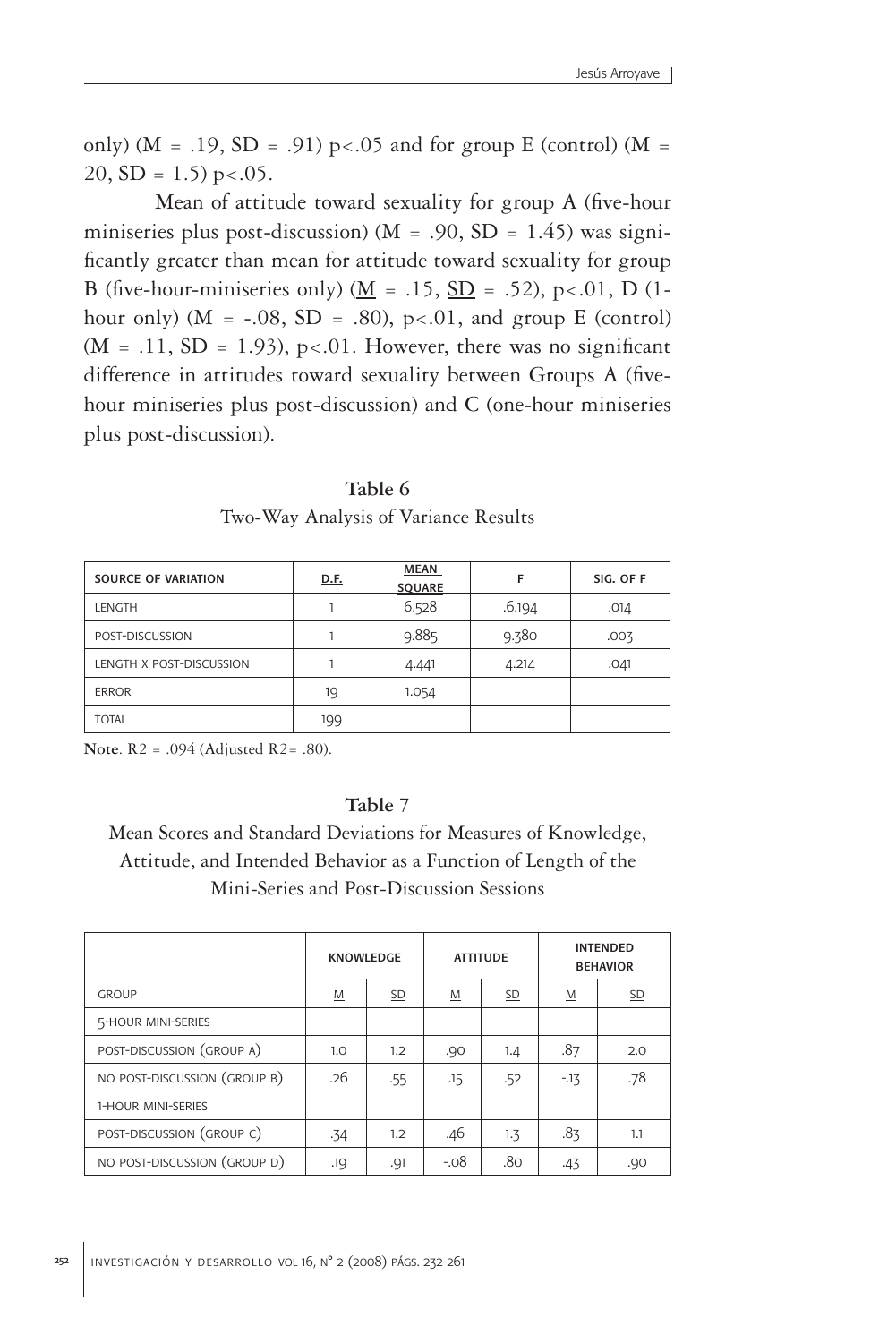Mean toward intended behavior for group A (five-hour miniseries plus post-discussion) ( $M = .87$ , SD = 2.01) p< 0.5 was significantly greater than mean toward intended behavior for Group B (five-hour-miniseries only) ( $M = -13$ , SD .78), p<.05. However, Tuckey post-hoc comparison failed to find significant differences between the mean of intended behavior for groups C (one-hour miniseries plus post-discussion), D (one-hour miniseries only), and control E (control). Therefore, the longer E-E *telenovela* that incorporates post-viewing discussion is more likely to produce a significant increase in level of knowledge and attitude compared with all other forms of intervention. However, there was no significant change to a behavioral intentional level except in the no post-discussion five-hour *telenovela* group (group B). Thus, the hypothesis holds consistently for the outcomes of knowledge and attitude, but it is less stable for the behavioral outcome.

Participants in group A provide detailed description of what they learned from the characters.

I think that this is a good *telenovela* for young people. You learn from them without being bored. The characters are credible and play a role in the development of the story. And the post-viewing discussion allows us to remember key points of the story. (Female, Group A).

## **DISCUSSION**

The goal of this study was to investigate whether the length of an Entertainment-Education health-focused soap opera and the incorporation of a post-viewing discussion session played a role in the overall efficacy of an Entertainment-Education intervention. The effects of the Entertainment–education interventions were evaluated via pre and post surveys in an experimental design, as well as focus group discussions. A number of general findings were revealed. First of all, the length of the E-E dramatic *telenovela* did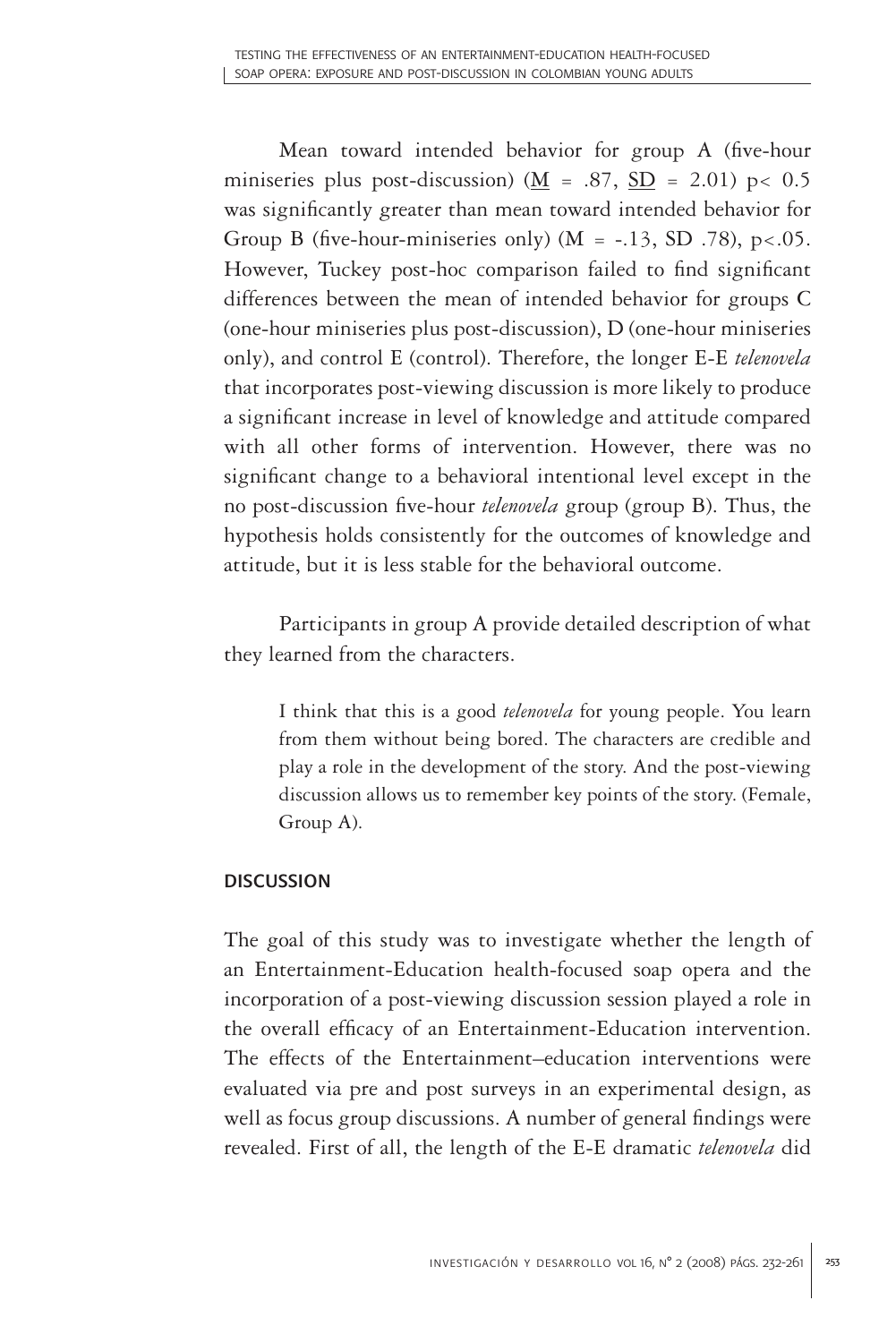not produce significant changes by itself in regards to knowledge, attitude or intended behavior. Second, the post-viewing discussion, when incorporated to an E-E intervention, did play a role in changing knowledge, attitude and intended behavior. Third, there is a length-post discussion interaction effect, but only for knowledge, and for attitude in some cases, but not for behavioral intent. In other words, the length of an E-E dramatic television show may produce effects at a cognitive level and in most of the cases at the attitudinal level when combined with post-viewing discussion. However, such an effect was not held constant in the behavioral outcomes. They were not effective in modifying behavioral intention of the participants.

Hypothesis one explores the role of post-viewing discussion in the context of the E-E intervention. This hypothesis, derived from previous literature, to test the notion that while mediated communication may produce cognitive change, interpersonal communication is necessary to achieve attitudinal and behavioral change. The findings seem to support such assertion. Data analysis gathered from the intervention indicated that the post-viewing discussion, when combined with the entertainment-education television serial drama, produced significant changes regarding the level of knowledge, attitude toward sexuality and intended behavior in both forms of interventions: the longer version (five-hour *telenovela*) and the shorter version (one-hour *telenovela*). Therefore, the E-E interventions were more effective when using post-viewing discussion. This is one of the most important findings of this study. The post-viewing discussion session played a role in the overall efficacy of an Education- Entertainment intervention.

Qualitative analysis confirms the importance of the postviewing discussion. Participants in the focus group discussions mentioned that the post-viewing discussion sessions helped them clarify issues that were portrayed in the *telenovela* at a cognitive, attitudinal and behavioral level. As participants mentioned:

When we discussed all the issues of the *telenovela,* everything was clearer…The discussion leads me to have a better idea about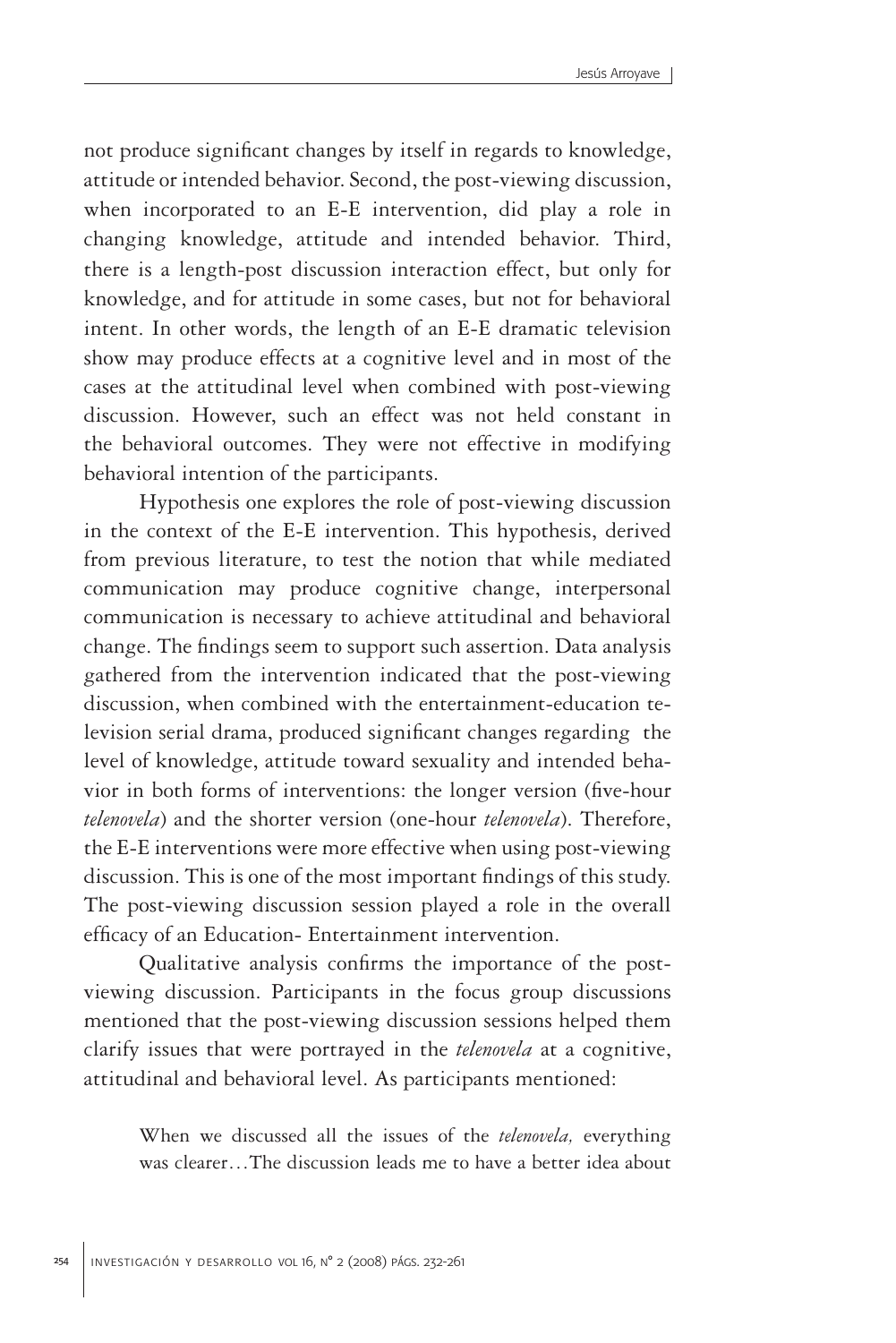the issues that were being portrayed in the *telenovela* (Group A, Female).

I learned that I should be aware of what I am planning to do with my girlfriend… I don't want to have such bad luck as Renzo…I am now clear about the risk that we are exposed to when we don't do anything about it. I think that the conversation that we held at the end of the *telenovela* (Post-viewing discussion session) helped me realize that (Group C, Male).

In the debate on mass media communication versus interpersonal communication, the findings tended to show that a combination of both bring about much better results in health communication campaigns. While different literature support the notion that a mediated message could be enough on its own to achieve results in a health campaign (McDivitt *et al*., 1997; Zimicki *et al*., 1994), our data support the fact that when mass media are combined with interpersonal communication the intervention is much more successful.

However, it is important to contextualize this finding with regard to the practical aspects of any health intervention. For instance, this research project is based on a laboratory experiment study. One of the main criticisms of this method is its artificiality. Hornik (1989) questions whether the channel that has greater effects in the laboratory may not be the most effective in the field (p. 313). Hornik insists that the planner must focus on practical problems when organizing a health campaign intervention.

 Although implementing interpersonal communication in the form of post-viewing discussion or face-to-face interaction with a health expert is desirable, it is not always up to the planners or the people who implement the intervention to make such a decision. Research in the field of agriculture extension suggests that 50 to 100 families per agent is an effective maximum ratio. Likewise, the field of nutrition/health communication may require a health facilitator for each 100 families to be effective. However, as Hornik (1989) clearly points out, "There are few countries that would be able to satisfy even one-tenth of these requirements" (p. 313).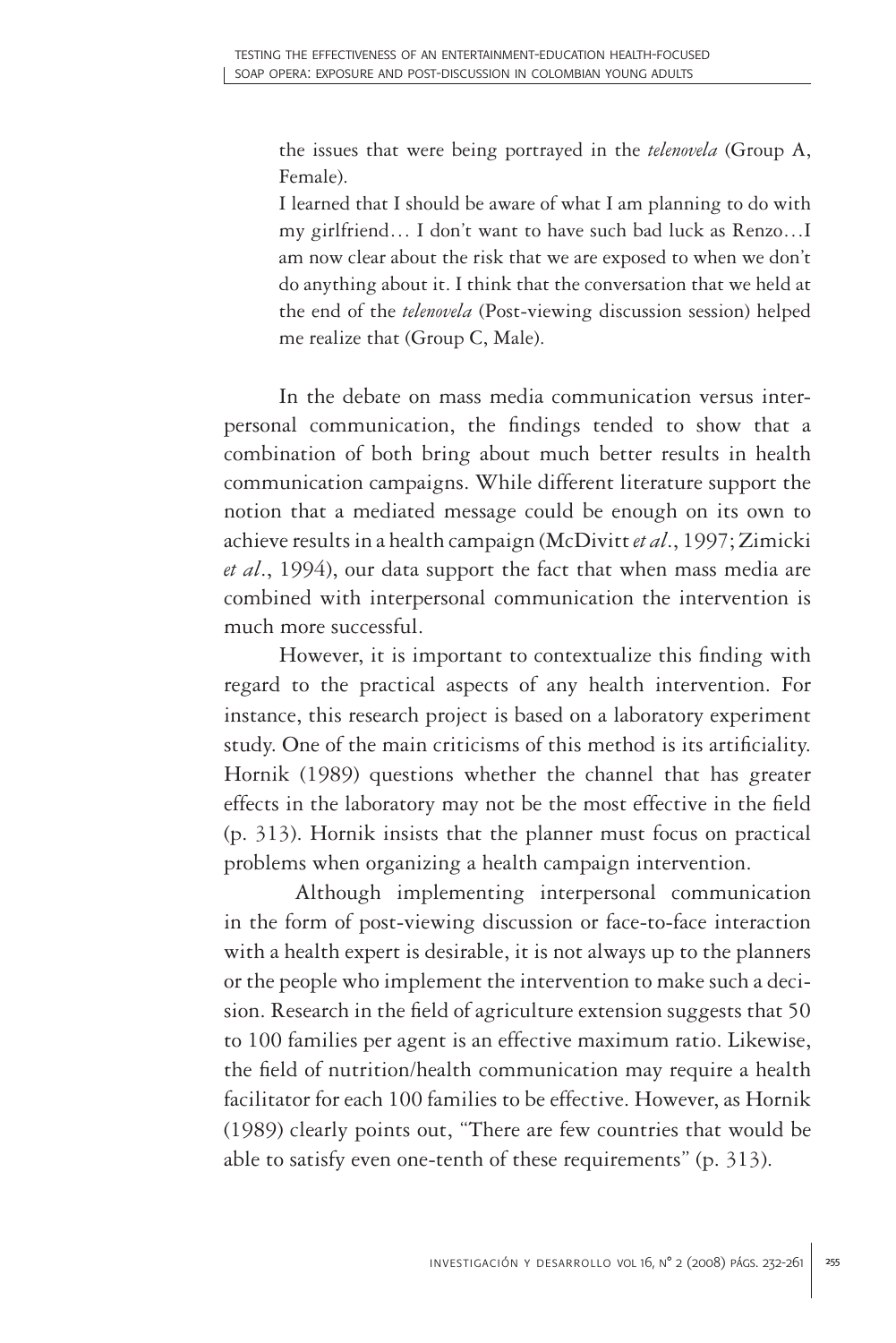Hypothesis two explores the length of the health-focused soap opera as a factor in the overall intervention. Results suggest that the length of the *telenovela* is not an aspect that makes an E-E intervention more effective. This hypothesis was not supported, indicating that the five-hour *telenovela* did not produce a higher effect in regards to knowledge, attitude and intended behavior than the one-hour *telenovela* in the context of an E-E soap opera intervention. However, it is important to underscore that the difference in length of time of the *telenovela* being compared in the interventions was from five hours in the longer intervention to one hour in the shorter one. Thus, this finding is related to this *specific* amount of time. This study did not explore what would happen to an intervention with a health-focus soap opera that would last longer than the five hours. There are E-E interventions that have run for decades; others have had more than 200 episodes.

Hypothesis three explores the fact that the length of the *telenovela* plays a role when both forms of interventions (five hour versus one hour) are using post-viewing discussion sessions. The hypothesis only found support regarding the cognitive level, but not at the attitudinal and the behavioral intentional levels. Therefore, when the post-viewing session is held constant in both forms of interventions (Group A five-hour mini-series and Group C one-hour mini-series), the length of the *telenovela* appears to produce a change in the cognitive level.

Hypothesis four predicted that among all forms of interventions the study was testing, the longer version that included the post-viewing discussion would be the most effective. The results showed that overall, this was the most effective form of intervention. The group that was exposed to the five-hour plus post-viewing discussion session (group A) produced significant changes with regard to knowledge and attitude toward sexuality compared to all other forms of intervention (group B, D, E), except for the one hour plus post-viewing discussion group (Group C).

Overall, this research project has as its principal finding the role of post-viewing discussions in an E-E intervention. When compared with the interventions that only used television drama,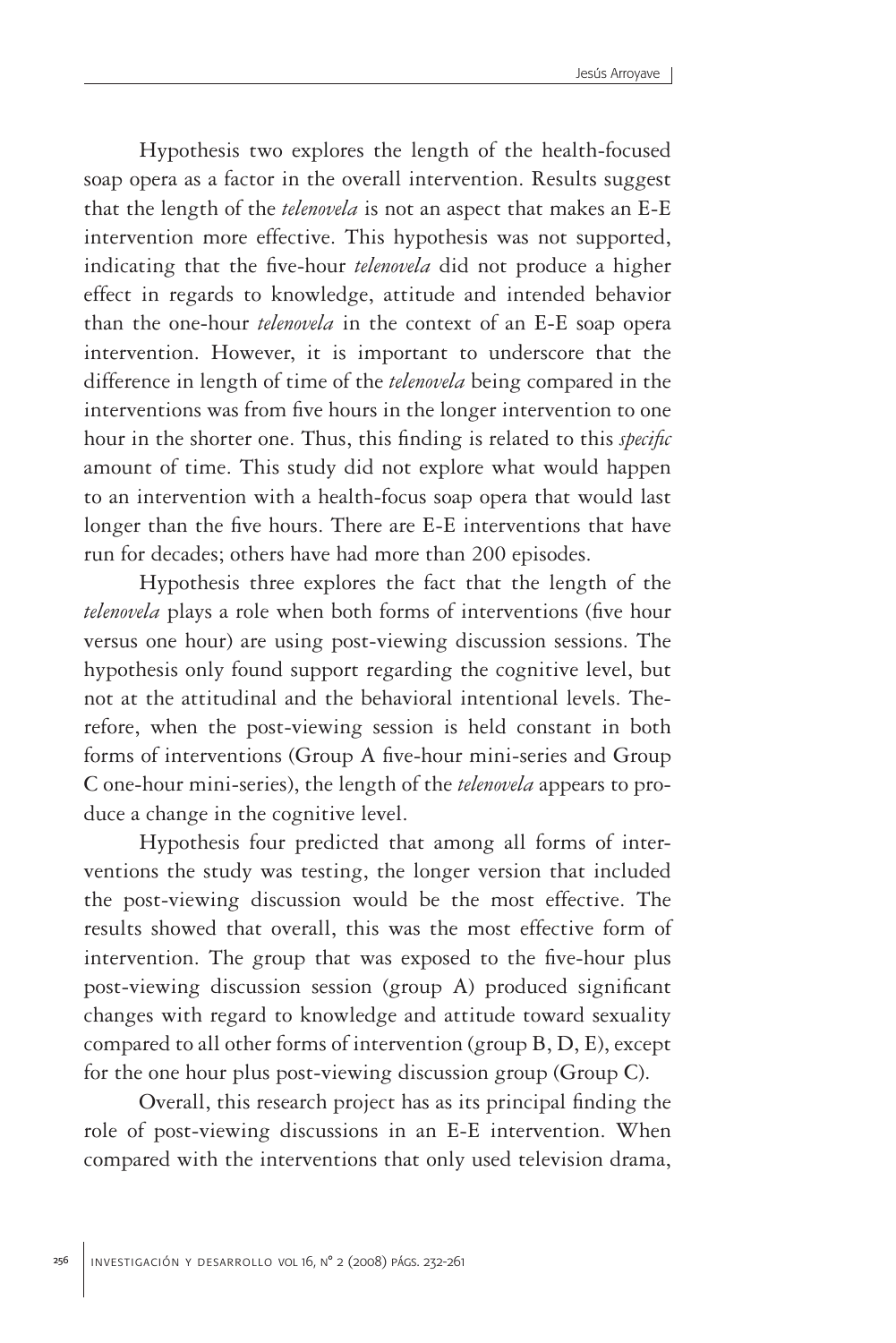the interventions that incorporated the post-viewing discussions produced significant change at cognitive, attitudinal and behavioral intentional levels. Thus, post-viewing discussions could be an essential component of an E-E intervention. Therefore, future E-E interventions may incorporate a post-discussion session in the form of interaction with outreach workers or health experts in order to improve their efficacy. Health communication campaigns that used the Education-Entertainment strategy may identify places such as schools, churches and clubs to incorporate discussion sessions. These facilitators may concentrate in highlighting the key issues of the mediated message and answer any questions that participants may have.

## **REFERENCES**

- ABDULLA, R. (2004). Entertainment-Education in the Middle East: Lessons from the egyptian oral therapy campaign. In A. Singhal, M. Cody, E. Rogers, & M. Sabido (Eds.), *Entertainment-Education and Social Change*: *History, Research and Practice*. London: Lawrence Erlbaum Associates Publishers.
- BANDURA, A. (1997). *Self-Efficacy: The Essence of Control*. New York: Freeman Press.
- BANDURA, A. (2004). Social cognitive theory for personal and social change by enabling media. In A. Singhal, M.J. Cody, E.M. Rogers, & M. Sabido (Eds.). *Entertainment-Education Worldwide: History, Research and Practice* (pp. 75-96.). Mahwah, NJ: Lawrence Earlbaum Associates.
- BANKOLE, A. (1999). Book reviews. *Studies in Family Planning*, *30*, 89-92.
- BROWN, J.D. (2002). Mass media influences on sexuality. *The Journal of Sex Research*, 39, 42-50.
- BROWN, W.J. & SINGHAL, A. (1999). Entertainment-education media strategies for social change: Promises and problems. In D. Demers & K. Vishwanath. *Mass media, social control, and social change*, 263-280.
- CHAFFEE, S.H. (1982). Mass media and international channels: Competitive, convergent, or complementary? In G. Gumpert & R. Cathart (Eds.), *Inter/ Media: Interpersonal communication in a media world* (pp. 57-77). New York: Oxford University Press.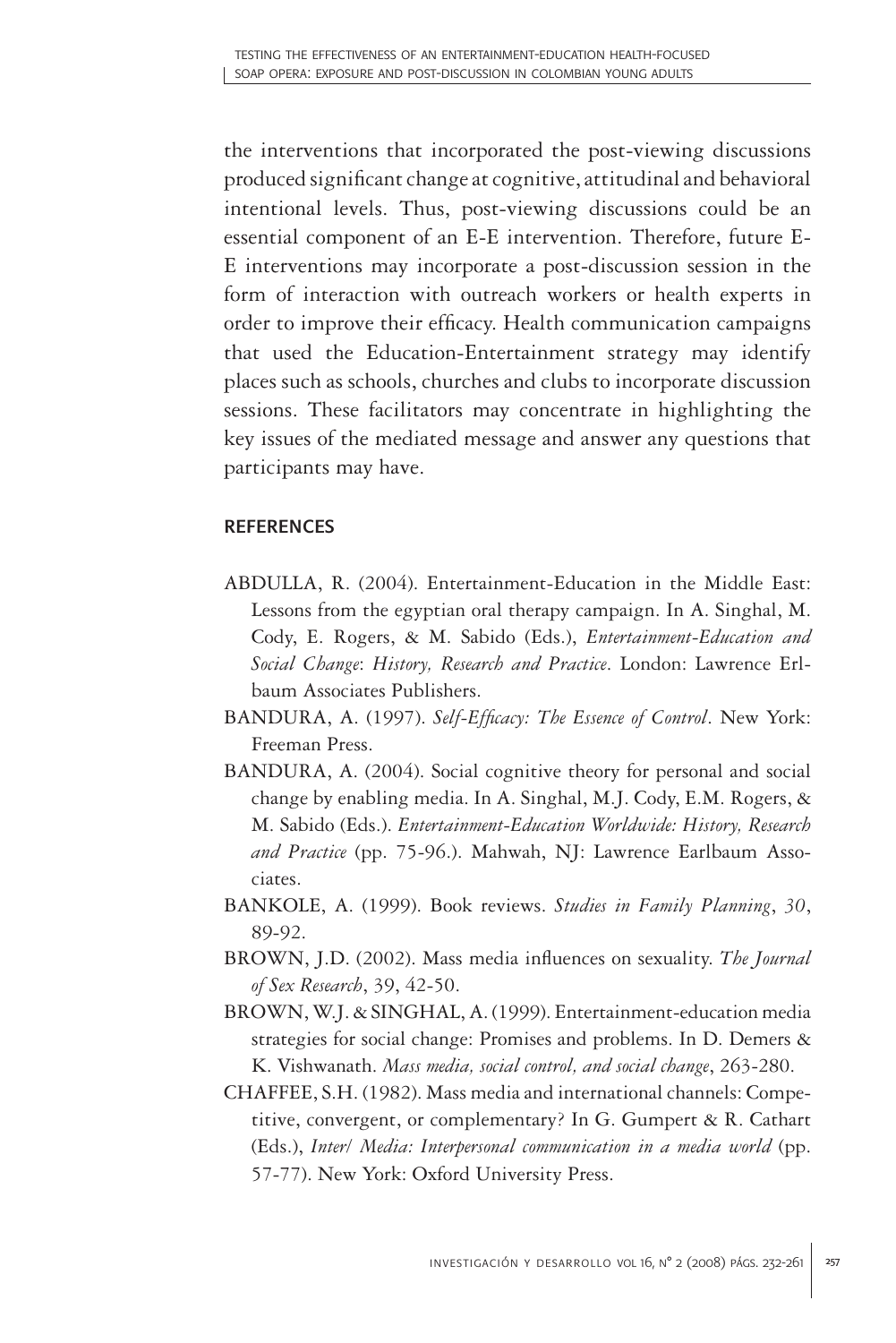- COLEMAN, P.L. & MEYER, R.C. (1990). Proceedings from the entereducate conference: *Entertainment for social change.* Baltimore, MD: Johns Hopkins University, Center for Communication Programs.
- FROST, K., FRANK, E. & MAIBACK, E. (1997). Relative Risk in the News Media: A Quantification of Misrepresentation. *American Journal of Public Health. ,87*, 842–845.
- GREENBERG, B.S., FERNANDEZ-COLLADO, C., GRAEF, D., KORZENNY, F. & ATKIN, C. (1979). Trends in use of alcohol and other substances on television, 1975-1980. *Journal of Communication*, *33*, 44-55.
- GREENBERG, B.S., LINSANGAN, R.L., SODERMAN, A. (1987). *Adolescents and Their Exposure to Television and Movie Sex*. Project CAST, Report Nº 4. East Lansing, MI: Michigan State University, Department of Telecommunications.
- GREENBERG, B.S., SALMON, C.T., PATEL, D., BECK, V. & COLE, G. (2004). Evolution of an E-E research agenda, In A. Singhal, M. Cody, E. Rogers, & M. Sabido (Eds.), *Entertainment-Education and Social Change*: *History, Research and Practice* (pp. 191-206.). London: Lawrence Erlbaum Associates Publishers.
- HEETER, C., PERLSTADT, H. & GREEBERG, B.S. (1984). Health incidents, stages of illness and treatment on popular television programs. Paper presented at the annual convention of the International Communication Association. San Francisco, CA.
- HORNIK, R.C. (1989). Channel effectiveness in development communication programs in R.E. Rice & C. Atkin (Eds) *Public Communication Campaigns.* Newburry Park, C.A: Sage.
- KELLER, S.N. & BROWN, J.D. (2002). Media interventions to promote responsible sexual behavior. *The Journal of Sex Research*, *39*(1), 67-72.
- KENNEDY, M.G., O'LEARY, A., BECK V., POLLARD, K. & SIMP-SON, P. (2004). Increases in Calls to the CDC National STD and AIDS Hotline Following Aids-Related Episodes in a Soap Opera, *Journal of Communications*, *54*(2), 287-301.
- KINCAID, D., RIMON, J., PIOTROW, P. & COLEMAN, P. (1992). *The enter-educate approach: Using entertainment to change health behavior*. Paper presented at the annual meeting of the Population Association of America, Denver, CO.
- KINCAID, D.L., YUN, S.H., PIOTROW, P.T. & YASER, Y. (1993). Turkey´s, mass media family plannig campaign. In T.E. Backer &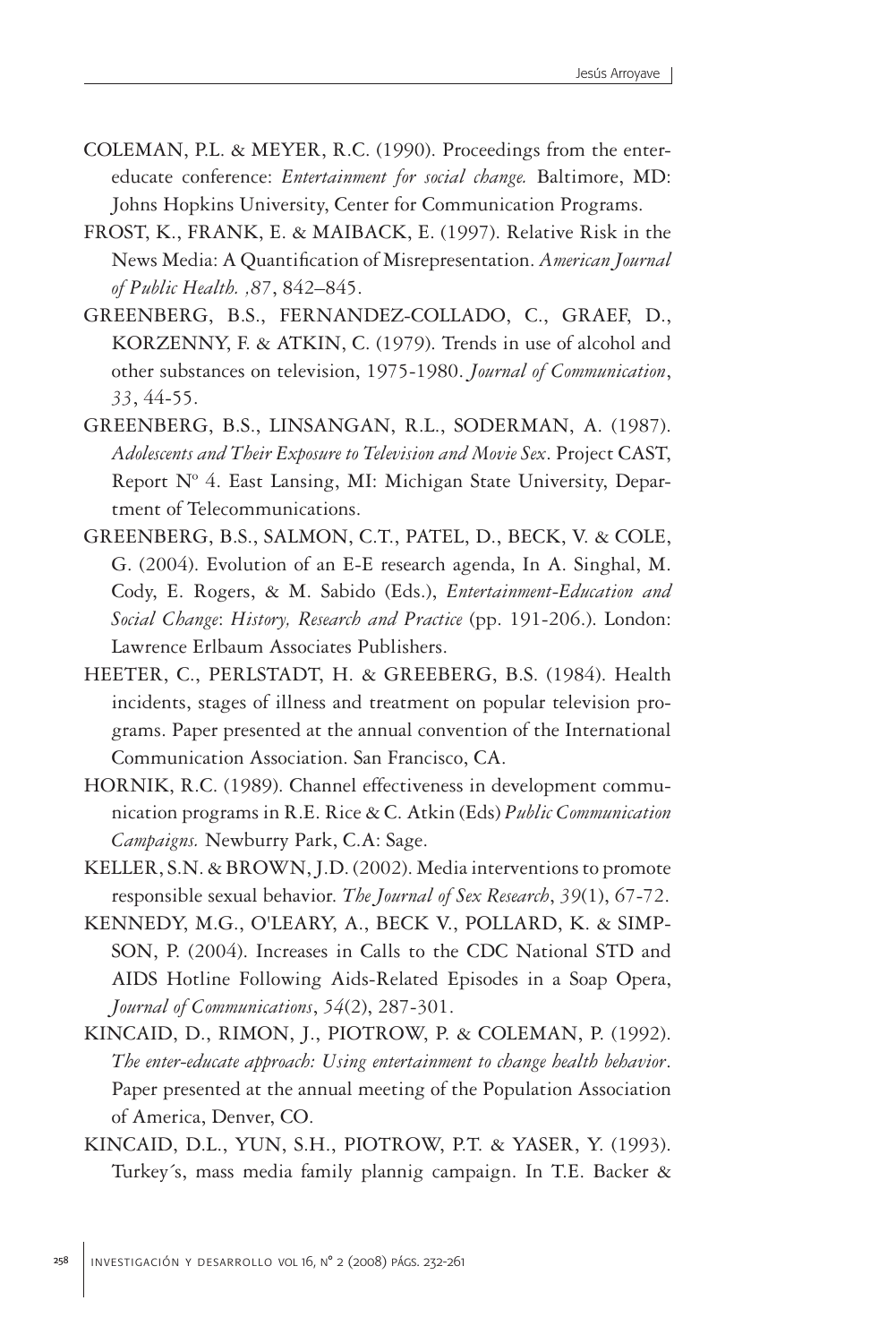E.M. Rogers (Eds.), *Organizational aspects of health communication campaigns: ¿What works?* (pp. 68-92). Newburry Park, CA: Sage.

- KUNKEL, D., COPE, K.M., FARINOLA, W.M., BIELY, E. & ROLLIN, E. (1999). *Sex on TV (2): A bienal report to the Kaiser Family Foundation*.. Menlo Park, CA: Henry J. Kaiser Family Foundation.
- KUNKEL D, COPE-FARRAR, K., BIELA, E., FARINOSA, W.J.M. & DONNERSTEIN, E. (2001). *Sex on TV (2): A bienal report to the Kaiser Family Foundation*.
- KUNKEL, D., EYAL, K., FINNERTY, K., BIELY, E. & DONNERSTEIN, E. (2005)*. Sex on TV. A Kaiser: Family Foundation Report*. Menlo Park, CA: Kaiser Family Foundation.
- LARSON, M.S. (1991). Health-related messages embedded in primetime television entertainment. *Health Communication, 3*, 175-184.
- LAZARSFELD, P., BERLESON, B. & GAUDET, H. (1968). *The Peoples' Choice: How the voter makes up his mind in a presidential campaign.* New York: Columbia University Press.
- LETTENMAIER, C., KRENN, S., MORGAN, W., KOLS, A. & PIO-TROW, P.T. (1993). Africa: Using radio soap operas to promote family planning. *Hygiene*, *12*, 5-10.
- MCDAVITT, J.A., ZIMICKI, S. & HORNIK, R.C. (1997). Explaining the impact of a communication campaign to change vaccination knowledge and coverage in the Philippines. *Health Communication*, *9*  (2), 95-118.
- MURPHY, S.T. & CODY, M.J. (2003). Summary Report: Developing a Research Agenda for Entertainment Education and Multicultural Audiences. Retrieved January 8, 2004, from [http://www.comminit.](http://www.comminit.com/strategicthinking/eval2005/evaluations-111.html) [com/strategicthinking/eval2005/evaluations-111.html](http://www.comminit.com/strategicthinking/eval2005/evaluations-111.html)
- PIOTROW, P.T. (1994). Entertainment-education: An idea whose time has come. *Population Today,* 4-5.
- PIOTROW, P.T. & FOSSARD, E. (2004). Entertainment-Education as a Public Health Intervention. In A. Singhal, M. Cody, E. Rogers, & M. Sabido (Eds.), *Entertainment-Education and Social Change: History, Research and Practice*. London: Lawrence Erlbaum Associates, Publishers.
- PIOTROW, P., KINCAID, D.L., RIMON, J.G. & RINEHART, W. (1997). *Health Communication: Lessons from family planning and reproductive health.* Westport: Praeger.
- RIMON, J.G., II. (1990). Sing and the world sings with you. *Development Communication Report*, 71, 7-8.
- RODRÍGUEZ, C. (2005). From the sandinista revolution to telenovelas: the case of Puntos de Encuentro. In O. Hemer & T. Tufte (Eds.), *Media & Glocal Change*. Buenos Aires. Clacson.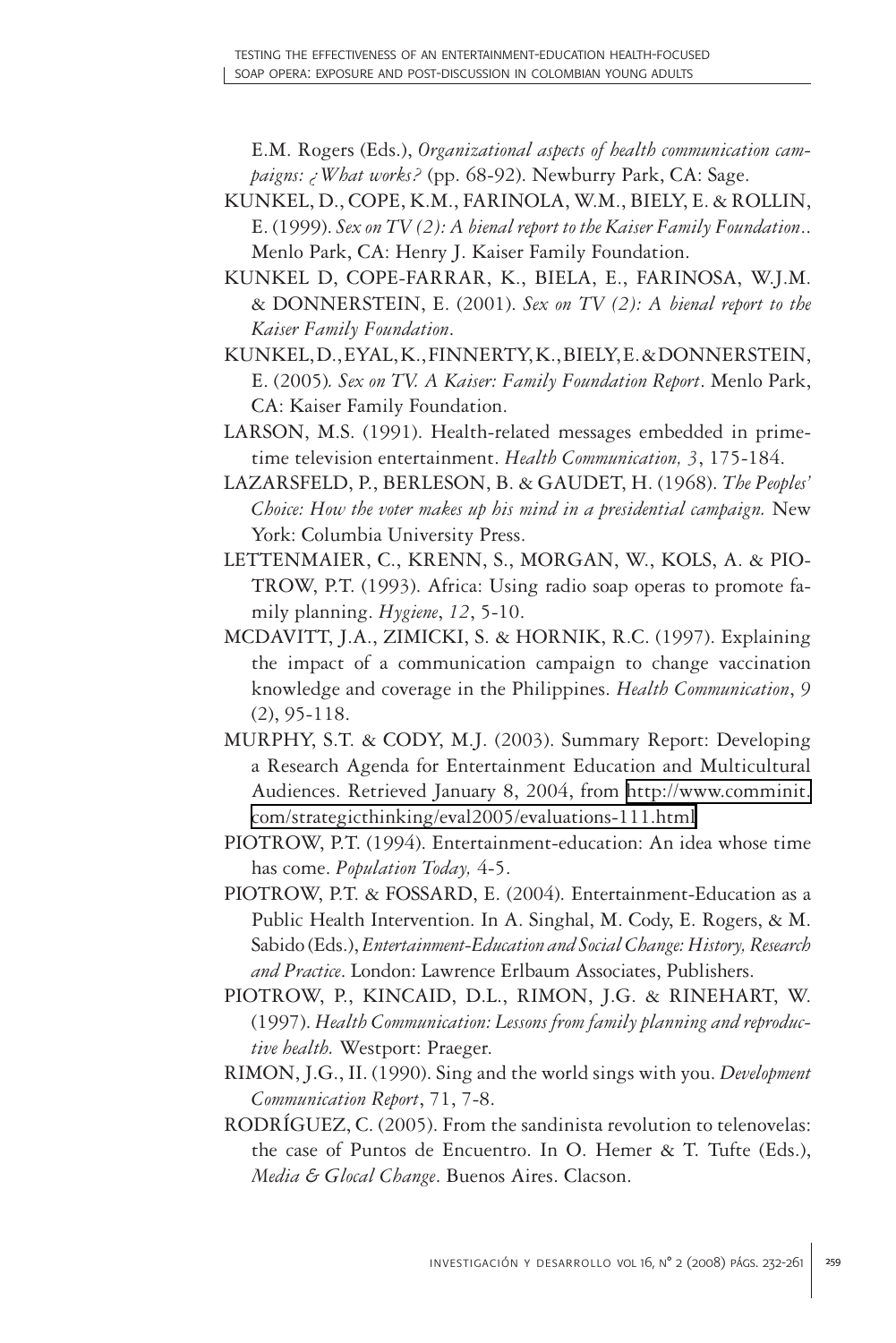- ROGERS, E.M., VAUGHAN, P.W., SWALEHE, R.M.A., RAO, N., SVENKERUD, P. & SOOD, S. (1999). Effects of an Entertainment-Education radio soap opera on family planning behavior in Tanzania. *Studies in Family Planning*, *30* (3), 193-211.
- ROTHBLUM, E.D. (1999) Contradictions and Confounds in Coverage of Obesity: Psychology Journals, Textbooks, and the Media. *Journal of Social Issues, 55* ( 2), 355–369.
- SALMON, C. (2001). *Setting a research agenda: Entertainment-education conference*. Centers for disease control and prevention, Office of Communication. Retrieved March 9, 2005, from [www.cdc.gov/](http://www.cdc.gov/communication/eersrch.htm) [communication/eersrch.htm](http://www.cdc.gov/communication/eersrch.htm)
- SEVERIN, W. & TANKARD, J. (2002). *Communication theories: Origins, methods and use in the mass media*. New York: Longman.
- SHERRY, J. (1997). Prosocial soap operas for development: A review of research and theory. *Journal of International Communication*, *4* (2), 75-101.
- SIGNORELLI, N. (1990). Television's mean and dangerous world: A continuation of the cultural indicators perspective. In N. Signorielli and M. Morgan (Eds.), *Cultivation analysis: New directions in a media effects research*, 85-106. Newburry Park, CA: Sage.
- SIGNORELLI, N. (1993). Television and adolescents' perceptions about work. *Youth & Society*, *24* (3), 314-341.
- SINGHAL, A., CODY, M.J., ROGERS, E.M. & SABIDO, M. (2004). *Entertainment- Education and Social Change: History, Research and Practice*. Mahwah NJ: Lawrence Erlbaum Associates.
- SINGHAL, A. & ROGERS, E.M. (1999). *Entertainment-Education: A communication strategy for social change*. Mahwah, NJ: Lawrence Earlbaum Associates.
- SINGHAL, A. & ROGERS, E.M. (2002). A theoretical agenda for entertainment education. *Communication theory*, *12*, 117-135.
- SLATER, M.D. & ROUNER, D. (2002). Entertainment-education and elaboration likelihood: Understanding the processing of narrative persuasion. *Communication Theory*, *12*, 173-191.
- STOREY, D., BOULAY, M., KARKI, Y., HECKERT, K. & KARMA-CHARYA, D.M. (1999). Impact of the integrated radio communication project in Nepal, 1994-1997. *Journal of Health Communication*, *4*, 271-294.
- STRASBURGER, V.C. & DONNERSTEIN, E. (1999). Children, adolescent, and the media: Issues and solution. *Pediatric, 103*, 129-139.